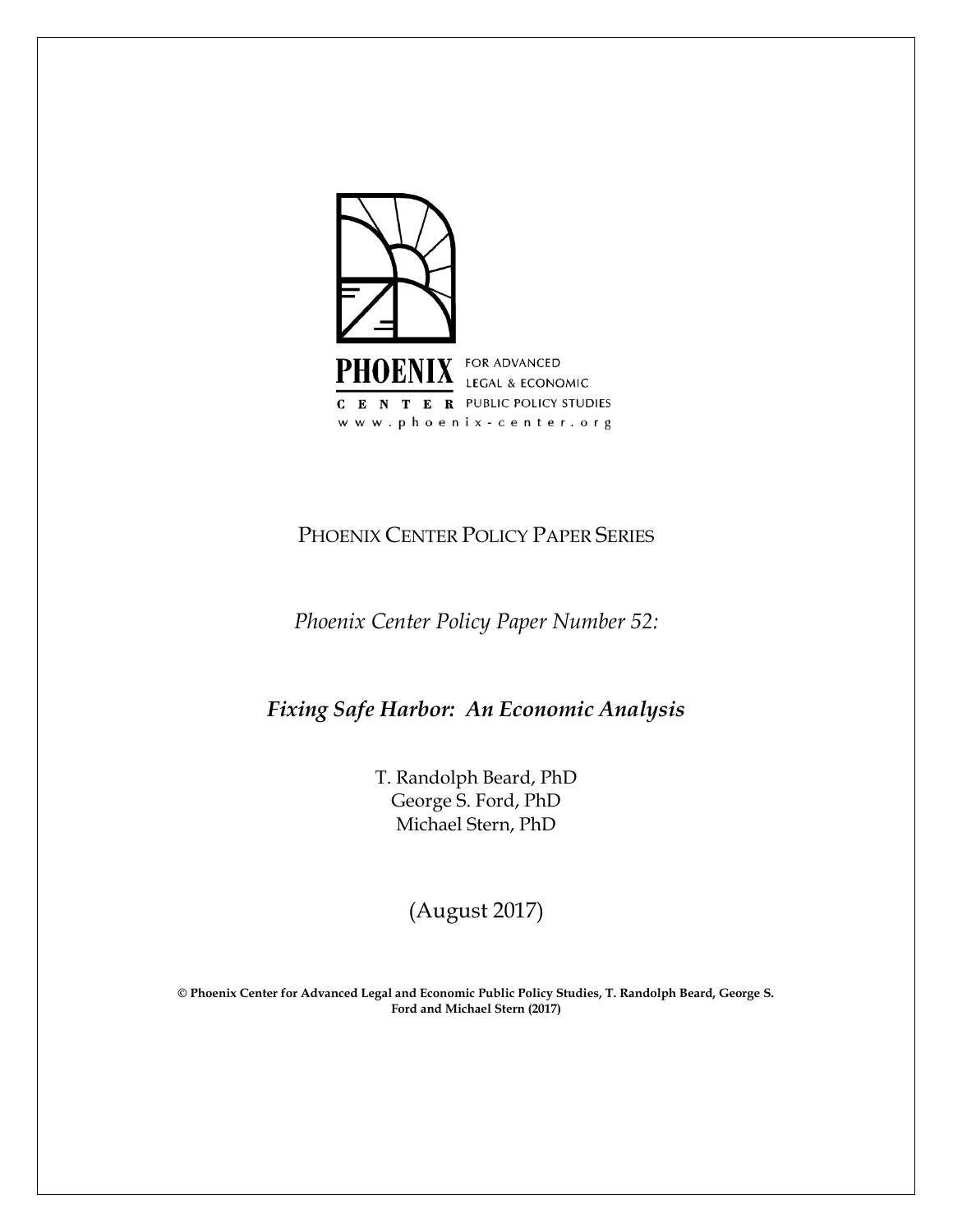## **Phoenix Center Policy Paper No. 52** *Fixing Safe Harbor: An Economic Analysis*

## **T. Randolph Beard, PhD George S. Ford, PhD† Michael Stern, PhD**

 $\overline{a}$ 

(© Phoenix Center for Advanced Legal & Economic Public Policy Studies, T. Randolph Beard, George S. Ford and Michael Stern (2017).)

*Abstract:* When a pirated version of a copyrighted work is shared over the Internet, many online intermediaries may participate, exposing these firms to liability through legal concepts such as direct, contributory and vicarious infringement. Safe harbors largely shield intermediaries from "crippling liability" in return for cooperative action on infringing materials. Yet, digital piracy remains a problem. In this POLICY PAPER, we offer a simple economic model of safe harbor protection, demonstrating that *de minimis* liability for these platforms promotes infringing platforms to the detriment of responsible ones. Increasing the risk of liability for infringement results in a "separating equilibrium," with one platform offering only legitimate and high-value content and another offering a combination of illegitimate and low-value content. Effective platform liability should ultimately change the structure of the platform industry, which we believe should improve enforcement of copyright law. Legal changes similar to those prescribed here were recently been proposed in the European Union.

Senior Fellow, Phoenix Center for Advanced Legal & Economic Public Policy Studies; Professor of Economics, Auburn University.

<sup>†</sup> Chief Economist, Phoenix Center for Advanced Legal & Economic Public Policy Studies. The views expressed in this paper are the authors' alone and do not represent the views of the Phoenix Center or its staff.

Senior Fellow, Phoenix Center for Advanced Legal & Economic Public Policy Studies; Professor of Economics, Auburn University.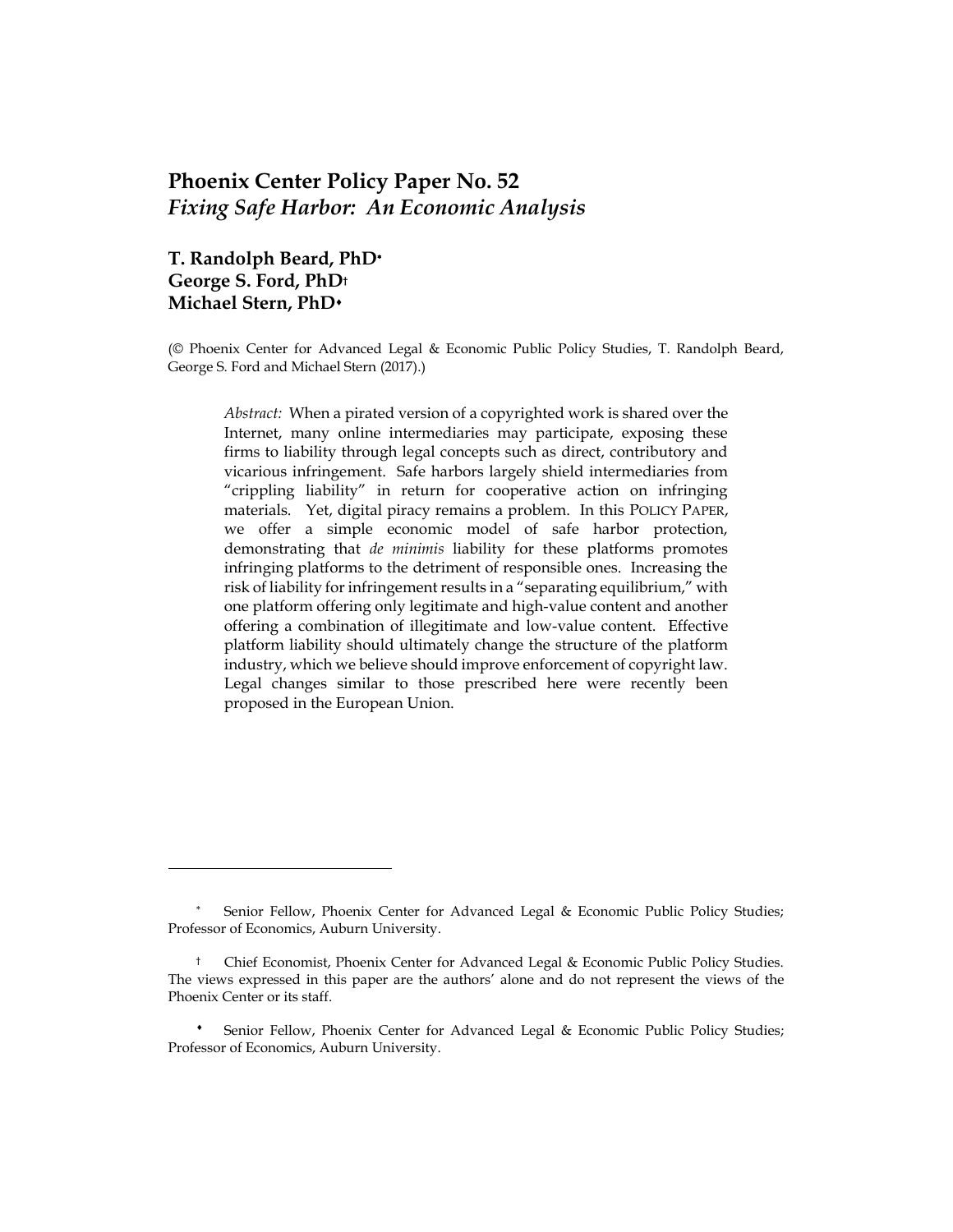#### 2 PHOENIX CENTER POLICY PAPER [Number 52

#### **TABLE OF CONTENTS:**

## <span id="page-2-0"></span>**I. Introduction**

 $\overline{a}$ 

When a pirated version of a copyrighted work (or other objectionable or illegal content) is shared over the Internet, many online intermediaries may participate, including the broadband companies that provide the connections, the search services that facilitate finding the material, the owners of the servers that store the infringing files, and the software and technology companies whose platforms effectuate the transfer. The intermediaries' role in the infringing or illegal acts may expose these firms to liability through legal concepts such as direct, contributory and vicarious infringement.1 The United States Congress, faced with an

<sup>1</sup> R.P. Latham, C.C. Butzer, and J.T. Brown, *Legal Implications of User-Generated Content*: *Youtube, MySpace, Facebook*, 20 INTELLECTUAL PROPERTY & TECHNOLOGY LAW JOURNAL 1-11 (2008) (available at: [http://images.jw.com/com/publications/939.pdf\)](http://images.jw.com/com/publications/939.pdf); J.C. Ginsburg, *User-Generated Content Sites and Section 512 of the US Copyright Act, in Copyright Enforcement and the Internet* (2010) (I.A. Stamatoudi, ed.) (available at: [http://lsr.nellco.org/cgi/viewcontent.cgi?article=1084&context=columbia\\_pllt\)](http://lsr.nellco.org/cgi/viewcontent.cgi?article=1084&context=columbia_pllt); D. Lichtman and W. Landes, *Indirect Liability for Copyright Infringement: An Economic Perspective*, 16 HARVARD JOURNAL OF LAW & TECHNOLOGY 395-410 (2003) (available at: [http://chicagounbound.uchicago.edu/cgi/viewcontent.cgi?article=9458&context=journal\\_articles\)](http://chicagounbound.uchicago.edu/cgi/viewcontent.cgi?article=9458&context=journal_articles) ; THE DIGITAL MILLENNIUM COPYRIGHT ACT OF 1998, SENATE REPORT 105-190 (May 11, 1998) (hereinafter "SENATE REPORT") at p. 8 ("In the ordinary course of their operations service providers must engage in all kinds of acts that expose them to potential copyright infringement liability") (available at: [https://www.congress.gov/105/crpt/srpt190/CRPT-105srpt190.pdf\)](https://www.congress.gov/105/crpt/srpt190/CRPT-105srpt190.pdf); K. Pappalardo, *Duty and Control in Intermediary Copyright Liability: An Australian Perspective*, 4 IP THEORY 12-27 (2014) (available at[: http://www.repository.law.indiana.edu/ipt/vol4/iss1/2\)](http://www.repository.law.indiana.edu/ipt/vol4/iss1/2); C.L. Saw and W.B. Chick,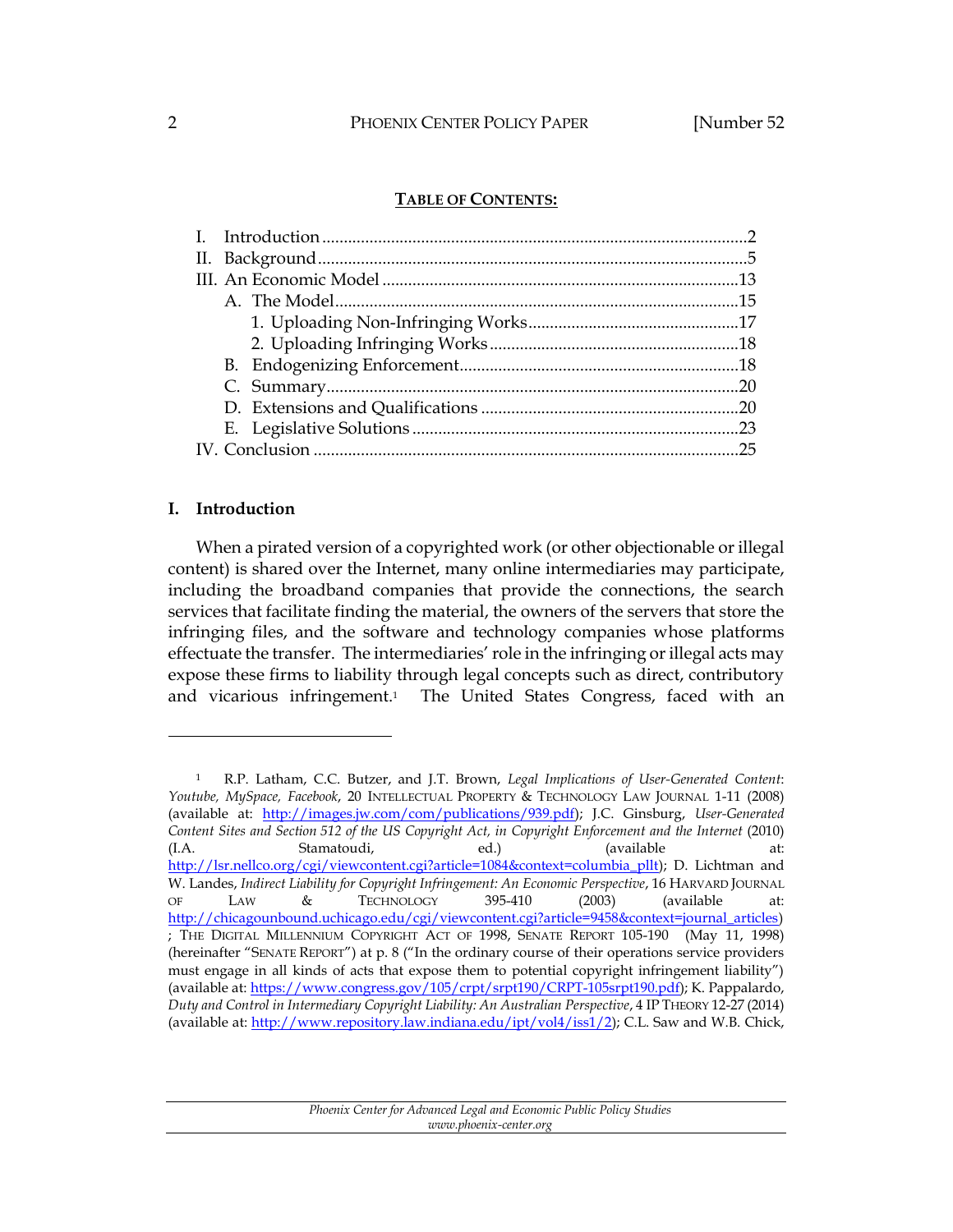$\overline{a}$ 

"epidemic" of digital piracy yet concerned about "crippling liability" on the growth of the Internet, crafted as a solution the safe harbor provisions of the 1998 Digital Millennium Copyright Act ("DMCA").2 Conditions and limitations of the safe harbor outlined in Section 512 of the DMCA aimed to balance "the interests of the owners of copyrighted works with those who use or facilitate the use of those works in the digital age."<sup>3</sup>

History demonstrates the safe harbors have created an environment well suited for the rapid growth of user-uploaded content ("UUC") platforms, producing Internet institutions like Google, YouTube, Twitter, and Facebook, among others. Yet, while Congress intended to craft a "legal framework to ensure [rightsholders] can protect their work from piracy,"<sup>4</sup> digital piracy remains rampant on UUC platforms.<sup>5</sup> In light of these facts, in 2015 the U.S. Copyright

<sup>3</sup> SENATE CONFERENCE REPORT, *id.* at S11889. Section 230 of the Communications Decency Act of 1996 ("CDA") does the same for illegal activity unrelated to intellectual property, though its limitations on liability are much broader. *See* 47 U.S.C. § 230.

<sup>4</sup> DIGITAL MILLENNIUM COPYRIGHT ACT, H. REPT. 105-551 (July 22, 1998) at p. 23 (hereinafter "HOUSE REPORT") (available at: [https://www.congress.gov/105/crpt/hrpt551/CRPT-105hrpt551](https://www.congress.gov/105/crpt/hrpt551/CRPT-105hrpt551-pt2.pdf) [pt2.pdf\)](https://www.congress.gov/105/crpt/hrpt551/CRPT-105hrpt551-pt2.pdf).

<sup>5</sup> *See*, *e*.*g*., V. Peterson, *Digital Piracy Issues and Protecting Intellectual Property*, THE BALANCE (October 17, 2016) (available at: [https://www.thebalance.com/digital-piracy-intellectual-property-](https://www.thebalance.com/digital-piracy-intellectual-property-2800200)[2800200\)](https://www.thebalance.com/digital-piracy-intellectual-property-2800200); D.N. Barnett, THE ONGOING FIGHT AGAINST DIGITAL PIRACY (2017); *Shadow Market: 2011 BSA Global Software Piracy Study*, Business Software Alliance (May 2012) (available at: [http://globalstudy.bsa.org/2011/downloads/study\\_pdf/2011\\_BSA\\_Piracy\\_Study-Standard.pdf\)](http://globalstudy.bsa.org/2011/downloads/study_pdf/2011_BSA_Piracy_Study-Standard.pdf); P. Kehoe, *What is Digital Piracy Running Rampant, and What Can We Do About It?*, SECURITYINTELLIGENCE (July 9, 2015) (available at: [https://securityintelligence.com/why-is-digital](https://securityintelligence.com/why-is-digital-piracy-running-rampant-and-what-can-we-do-about-it/)[piracy-running-rampant-and-what-can-we-do-about-it\)](https://securityintelligence.com/why-is-digital-piracy-running-rampant-and-what-can-we-do-about-it/); Z. Whittaker*, 70 Percent Find Software Piracy 'Socially Acceptable'*, ZDNET (March 2, 2011) (available at: [http://www.zdnet.com/article/70](http://www.zdnet.com/article/70-percent-find-software-piracy-socially-acceptable/) [percent-find-software-piracy-socially-acceptable\)](http://www.zdnet.com/article/70-percent-find-software-piracy-socially-acceptable/); C. Ruen, *Bored with Hollywood Blockbusters? Blame Digital Piracy*, NEW REPUBLIC (July 25, 2014) (available at: [https://newrepublic.com/article/118858/digital-piracy-ruining-pop-culture\)](https://newrepublic.com/article/118858/digital-piracy-ruining-pop-culture).

> *Phoenix Center for Advanced Legal and Economic Public Policy Studies www.phoenix-center.org*

*Revisiting Authorisation Liability in Copyright Law*, 24 SINGAPORE ACADEMY OF LAW JOURNAL 698-744 (2012) (available at: [https://papers.ssrn.com/sol3/papers.cfm?abstract\\_id=2205635\)](https://papers.ssrn.com/sol3/papers.cfm?abstract_id=2205635).

<sup>2</sup> 17 U.S.C. § 512; DIGITAL MILLENNIUM COPYRIGHT ACT – CONFERENCE REPORT, 144 CONGRESSIONAL RECORD S11887, S11888 (October 2, 1988) (hereinafter "SENATE CONFERENCE REPORT") (available at: [https://www.congress.gov/congressional-record/1998/10/8/senate](https://www.congress.gov/congressional-record/1998/10/8/senate-section/article/S11887-1)[section/article/S11887-1\)](https://www.congress.gov/congressional-record/1998/10/8/senate-section/article/S11887-1).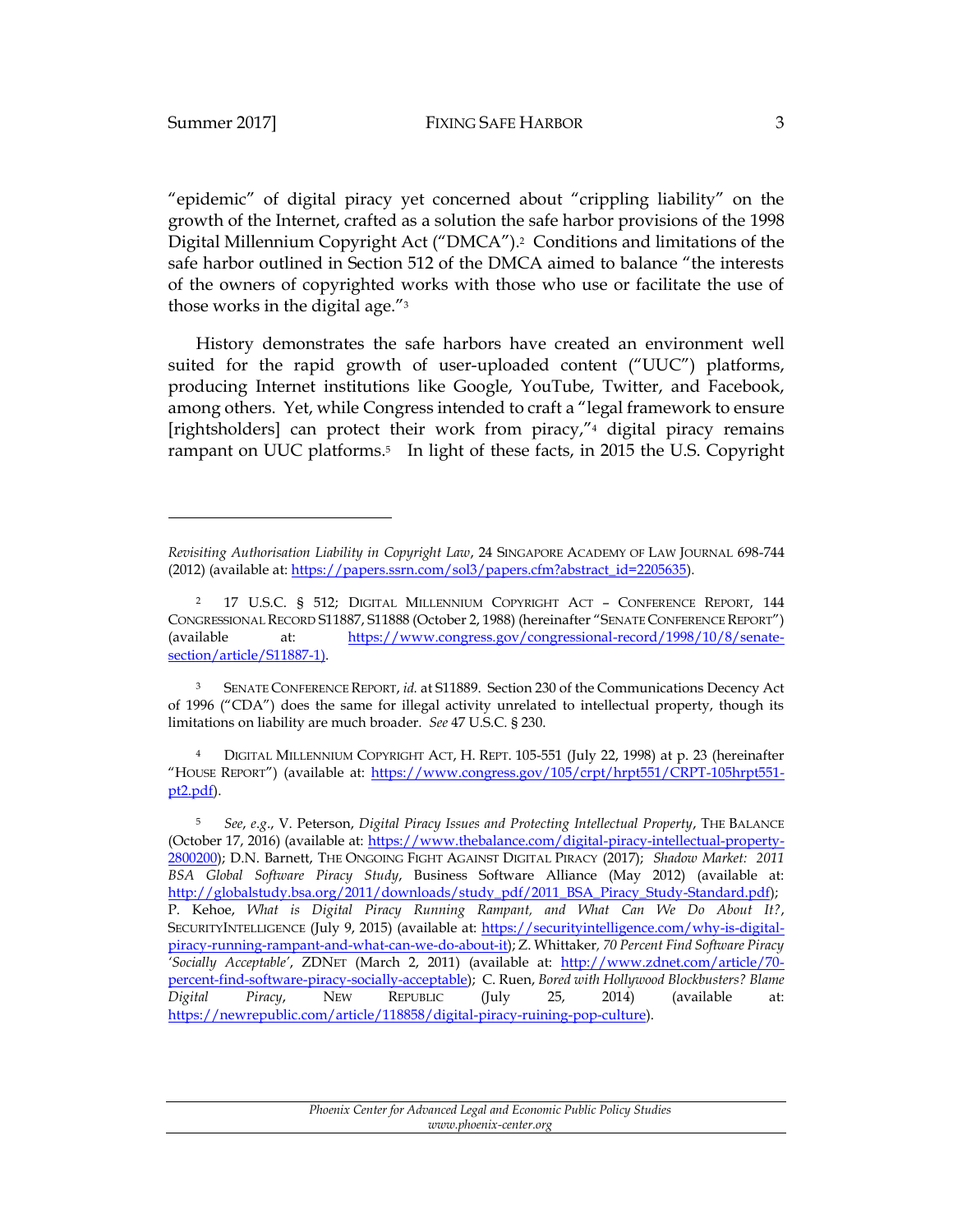Office initiated a review of Section 512.6 Likewise, reforms to the safe harbors of the Communications Decency Act of 1996 ("CDA"), which also have failed to sufficiently curtail illegal communications, have been proposed.7 The embedded imbalances in the U.S. system warrant study both for improving U.S. law and aiding the reform of copyright law in other nations.

With that in mind, we offer in this POLICY PAPER a simple economic model that reveals how the limited liability afforded by safe harbor protection of UUC platforms affects the evolution of these platforms. Our model demonstrates that *de minimus* liability for these platforms promotes the success of platforms with high shares of infringing material to the detriment of platforms that properly vet uploaded files for illegal materials using the increasingly effective content identification systems.8 That is, vetting is costly, putting responsible platforms at a disadvantage in a competitive platform market.<sup>9</sup> Increasing the risk of liability on UUC platforms that host infringing (or otherwise illegal) material, while offering safe harbor to those that vet the uploads of their users, results in a "separating equilibrium," where two types of these platforms arise—one offering only (or mostly) legitimate content, and another offering a combination of illegitimate and *low value* content. Thus, the introduction of effective platform

<sup>8</sup> *See, e.g.,* the content ID product available from Audible Magic Content ID [\(https://www.audiblemagic.com\)](https://www.audiblemagic.com/).

<sup>6</sup> Library of Congress - U.S. Copyright Office, *Section 512 Study: Notice and Request for Public Comment,* Docket No. 2015–7, 80 Fed. Reg. 81862 (December 31, 2015) (available at: [https://www.copyright.gov/fedreg/2015/80fr81862.pdf\)](https://www.copyright.gov/fedreg/2015/80fr81862.pdf)).

<sup>7</sup> V. Bouche, *A Report on the Use of Technology to Recruit, Groom and Sell Domestic Minor Sex Trafficking Victims*, Thorn: Digital Defenders of Children (January 2015) (available at: [https://27l51l1qnwey246mkc1vzqg0-wpengine.netdna-ssl.com/wp-](https://27l51l1qnwey246mkc1vzqg0-wpengine.netdna-ssl.com/wp-content/uploads/2015/02/Survivor_Survey_r5.pdf)

[content/uploads/2015/02/Survivor\\_Survey\\_r5.pdf\)](https://27l51l1qnwey246mkc1vzqg0-wpengine.netdna-ssl.com/wp-content/uploads/2015/02/Survivor_Survey_r5.pdf); R. Couch, *70 Percent Of Child Sex Trafficking Victims Are Sold Online: Study*, HUFFINGTON POST (July 25, 2014) (available at: [http://www.huffingtonpost.com/2014/07/25/sex-trafficking-in-the-us\\_n\\_5621481.html\)](http://www.huffingtonpost.com/2014/07/25/sex-trafficking-in-the-us_n_5621481.html); S. Jeong, *A New Bill to Fight Sex Trafficking Would Destroy a Core Pillar of Internet Freedom*, THE VERGE (August 1, 2017) (available at: [https://www.theverge.com/2017/8/1/16072680/cda-230-stop-enabling-sex](https://www.theverge.com/2017/8/1/16072680/cda-230-stop-enabling-sex-traffickers-act-liability-shield-senate-backpage)[traffickers-act-liability-shield-senate-backpage\)](https://www.theverge.com/2017/8/1/16072680/cda-230-stop-enabling-sex-traffickers-act-liability-shield-senate-backpage).

Lefort (2010) analyzes a similar problem when rightsholders compete directly in the platform market with intermediaries offering infringing copies of the works. A differentiated equilibrium emerges, where the intermediary offering illegal content hosts lower quality goods. M. Lefort, *Copyright Enforcement and Quality Differentiation on the Internet*, 10 REVIEW OF ECONOMIC RESEARCH ON COPYRIGHT ISSUES 27-54 (2013) (available at: [http://ssrn.com/abstract=2381877\)](http://ssrn.com/abstract=2381877).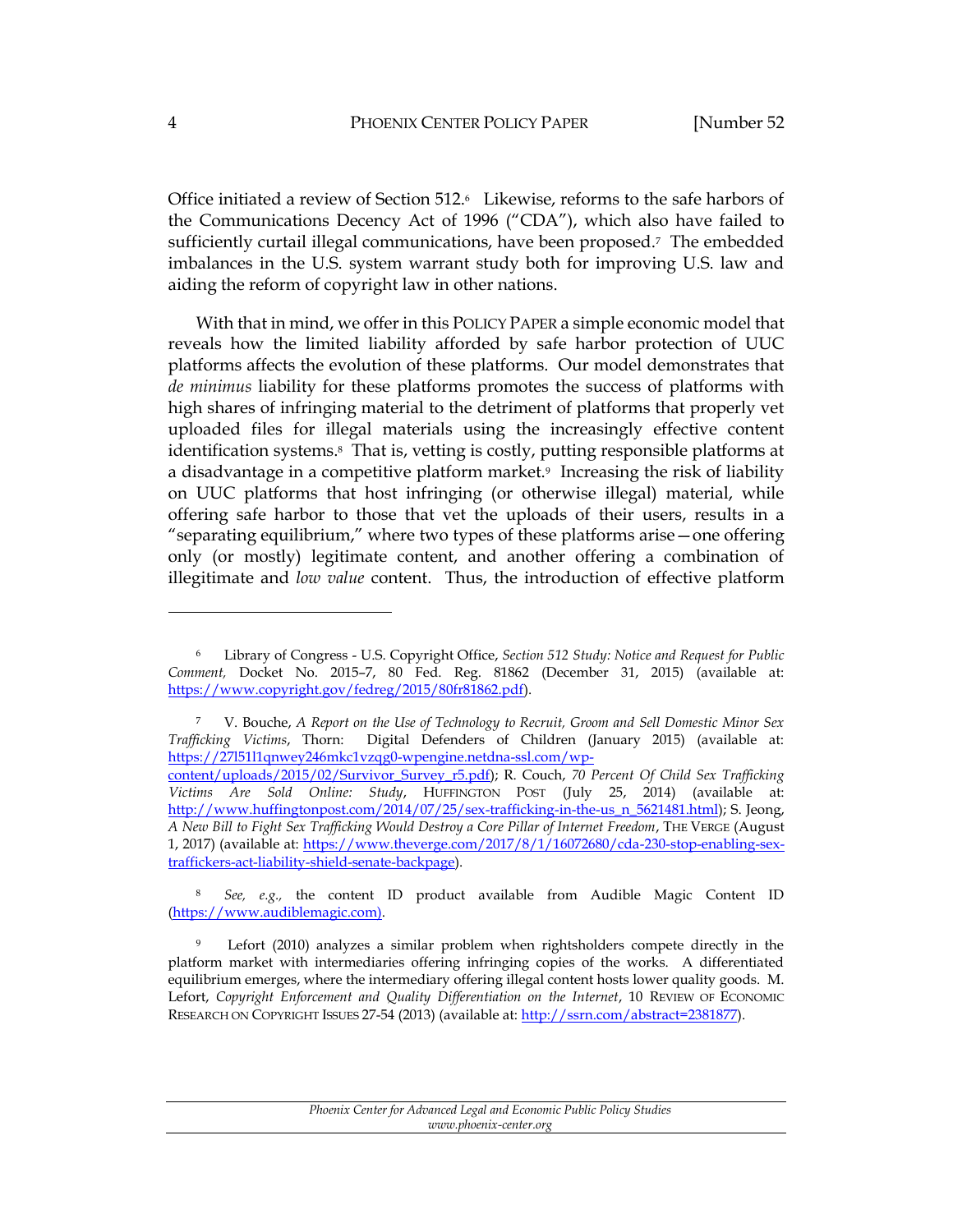liability should ultimately change the structure of the platform industry by allowing legitimate platforms that vet their content to thrive.

In turn, this separating equilibrium aids copyright enforcement, especially with respect to site blocking, which is sometimes claimed to have a "wide net" problem.10 By separating the platform wheat from the chaff, so to speak, better safe harbor policies not only make the legitimate site business model feasible, but also provide the opportunity for more effective and less controversial site blocking by providing a "clear shot" at mostly infringing platforms, reducing the social cost of unintended sanction.<sup>11</sup>

## <span id="page-5-0"></span>**II. Background**

 $\overline{a}$ 

As a compromise intended to protect copyright holders from digital piracy while also protecting "passive" online intermediaries from an avalanche of lawsuits resulting from the infringing uploads of their users, Section 512 of the 1998 Digital Millennium Copyright Act ("DMCA") established a "safe harbor" for

The concern applies to not only site blocking but to other blocking and filtering technologies. *See, e.g.*, *PROTECT IP / SOPA Breaks the Internet*, Fight for the Future (2011) (available at: [https://vimeo.com/31100268\)](https://vimeo.com/31100268); *Freedom of Expression Unfiltered: How Blocking and Filtering Affect*  **FOLICY** BRIEF (December 2016) (available at: [https://www.article19.org/data/files/medialibrary/38586/Blocking\\_and\\_filtering\\_final.pdf\)](https://www.article19.org/data/files/medialibrary/38586/Blocking_and_filtering_final.pdf); M. Ingram, *When Do Twitter Block Lists Start Infringing on Free Speech?*, FORTUNE (June 12, 2016) (available at: [http://fortune.com/2015/06/12/twitter-free-speech\)](http://fortune.com/2015/06/12/twitter-free-speech/); A.K. Pace, *Lemonade from Lemons*, AMERICAN LIBRARIES MAGAZINE (January 2005) (available at: [https://americanlibrariesmagazine.org/lemonade-from-lemons\)](https://americanlibrariesmagazine.org/lemonade-from-lemons/); J. Taylor, *Bad Piracy Legislation Leaves Rights Holders Lost at Sea*, CRIKEY (June 27, 2016) (available at: [https://www.crikey.com.au/2016/06/27/bad-piracy-legislation-confuses-courts\)](https://www.crikey.com.au/2016/06/27/bad-piracy-legislation-confuses-courts/); H. Francis, *Fears Thousands of Legitimate Websites Could be Blocked Under Anti-Piracy, Site-Blocking Regime*, SYDNEY MORNING NEWS (April 21, 2015) (available at: [http://www.smh.com.au/digital-life/digital-life](http://www.smh.com.au/digital-life/digital-life-news/fears-thousands-of-legitimate-websites-could-be-blocked-under-antipiracy-siteblocking-regime-20150421-1mpy0r.html)[news/fears-thousands-of-legitimate-websites-could-be-blocked-under-antipiracy-siteblocking](http://www.smh.com.au/digital-life/digital-life-news/fears-thousands-of-legitimate-websites-could-be-blocked-under-antipiracy-siteblocking-regime-20150421-1mpy0r.html)[regime-20150421-1mpy0r.html\)](http://www.smh.com.au/digital-life/digital-life-news/fears-thousands-of-legitimate-websites-could-be-blocked-under-antipiracy-siteblocking-regime-20150421-1mpy0r.html); Ernesto, *UK 'Porn Filter' Blocks Legitimate File-Sharing Services*, TORRENTFREAK (January 3, 2014) (available at: [https://torrentfreak.com/uk-porn-filter-blocks](https://torrentfreak.com/uk-porn-filter-blocks-legitimate-file-sharing-services-and-torrentfreak-140103/)[legitimate-file-sharing-services-and-torrentfreak-140103\)](https://torrentfreak.com/uk-porn-filter-blocks-legitimate-file-sharing-services-and-torrentfreak-140103/).

 $11$  Mixing infringing and legitimate content may be used by defendants as shield against liability. *See*, *e*.*g*., *Sony Corp. of Am. v. Universal City Studios, Inc.,* 464 U.S. 417, 442 (1984) ("the sale of copying equipment, like the sale of other articles of commerce, does not constitute contributory infringement if the product is widely used for legitimate, unobjectionable purposes. Indeed, it need merely be capable of substantial noninfringing uses."); *Metro-Goldwyn-Mayer Studios, Inc. v. Grokster, Ltd.*, 545 U.S. 913, 918-19 (2005) ("under what circumstances the distributor of a product capable of both lawful and unlawful use is liable for acts of copyright infringement by third parties.").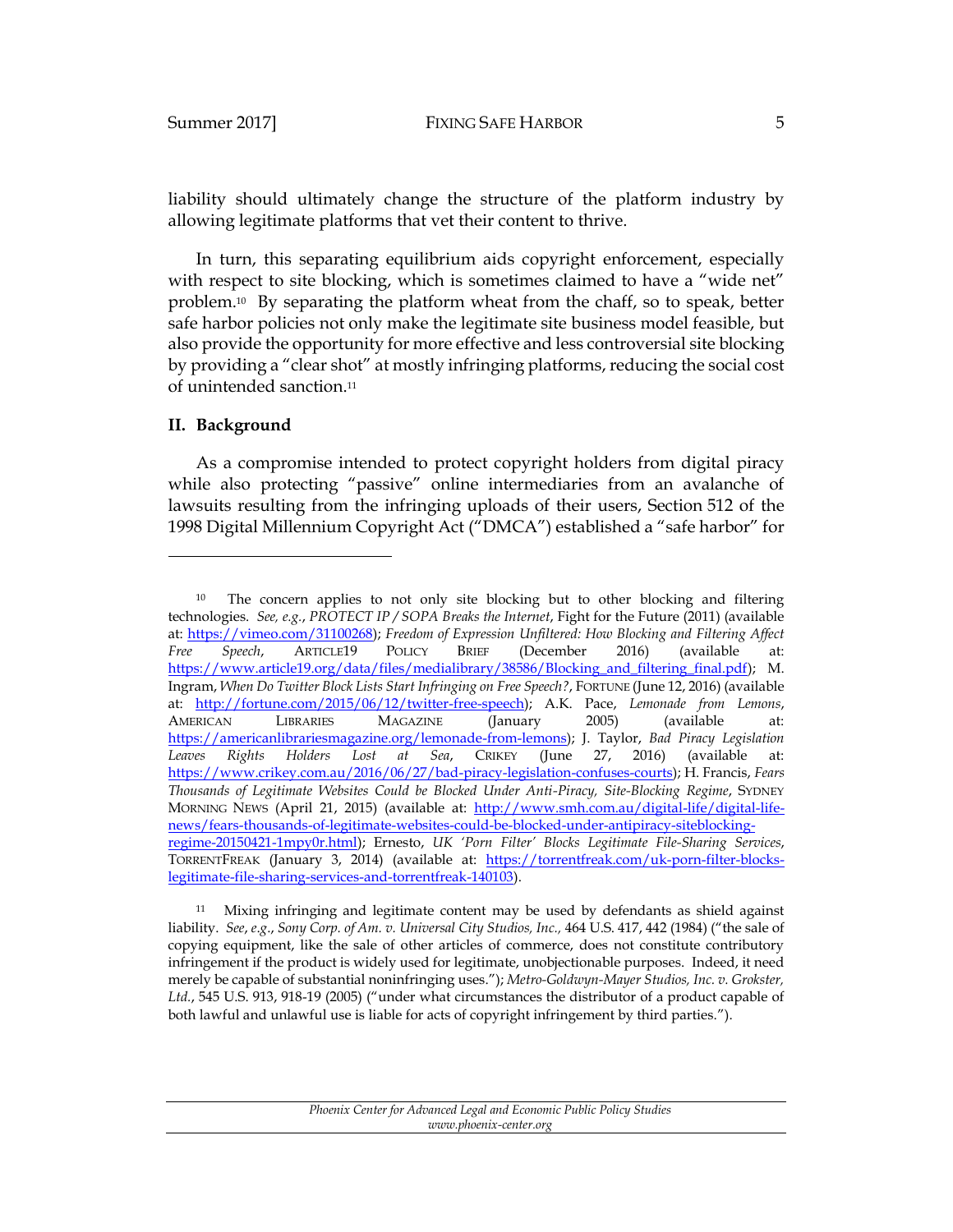online intermediaries.12 In the U.S., safe harbor covers many different types of Internet intermediary services, including (a) transitory digital network communications (e.g., ISPs); (b) system caching (e.g., the temporary storage of web content to improve search and download efficiency); (c) information residing on systems or networks at the direction of users (e.g., YouTube, chat rooms, personal websites); and (d) information local tools (e.g., search engines).<sup>13</sup>

For these online intermediaries, the safe harbor is "not presumptive, but granted only to 'innocent' service providers…"14 Among other things, to enjoy the safe harbor, online intermediaries must be highly passive in nature, meaning that they: (a) *must not* have actual knowledge that the material is infringing; (b) *must not* be aware of the facts or circumstances which infringing activity is apparent ("red flag" knowledge); (c) *must not* engage in "willful blindness" of infringing activity; (d) *must not* interfere with standard technological measures used by copyright owners to identify or protect copyrighted works; and, perhaps more critically, (e) *must not* receive financial benefit directly attributable to the infringing activity.15 Intermediaries must also have "reasonably implemented" policies for addressing "repeat infringers."<sup>16</sup> For certain online intermediaries including UUC

<sup>13</sup> 17 U.S.C. §§ 512 (a)–(d).

- <sup>15</sup> *See* 17 U.S.C. § 512(c)(1).
- <sup>16</sup> *See* 17 U.S.C. § 512(i)(1).

<sup>12</sup> 47 U.S.C. § 512. *See also ALS Scan, Inc. v. RemarQ Communities, Inc*., 239 F.3d 619, 625 (4th Cir. 2001) ("The DMCA was enacted both to preserve copyright enforcement on the Internet and to provide immunity to service providers from copyright infringement liability for 'passive,' 'automatic' actions in which a service provider's system engages through a technological process initiated by another without the knowledge of the service provider" (*citing* DIGITAL MILLENNIUM COPYRIGHT ACT, HOUSE CONFERENCE REPORT, REPORT NO. 105-786 (October 8, 1998) at 72; HOUSE REPORT, *supra* n. 4 at 11 (1998)); B.T. Yeh, *Safe Harbor for Online Service Providers Under Section 512(c) of the Digital Millennium Copyright Act*, Congressional Research Service 7-5700 (March 26, 2014) (available at:  $\overline{a}$ ) at:  $\overline{a}$ 

[http://www.ipmall.info/sites/default/files/hosted\\_resources/crs/R43436\\_140326.pdf\)](http://www.ipmall.info/sites/default/files/hosted_resources/crs/R43436_140326.pdf); SENATE REPORT, *supra* n. 1 at p. 65 ("to ensure that the appropriate copyright protections are in place around the world and to foster the enormous growth of the Internet and other digital computer networks"); J. Litman, DIGITAL COPYRIGHT: PROTECTING INTELLECTUAL PROPERTY ON THE INTERNET (2000).

<sup>14</sup> *ALS Scan*, *supra* n. 12, 239 F.3d at 625; *see also Capitol Records Inc. v. MP3Tunes, LLC,* 821 F. Supp. 627, 363 (S.D.N.Y. 2011) ("… the DMCA's safe harbors, as with all immunities from liability should be narrowly construed.")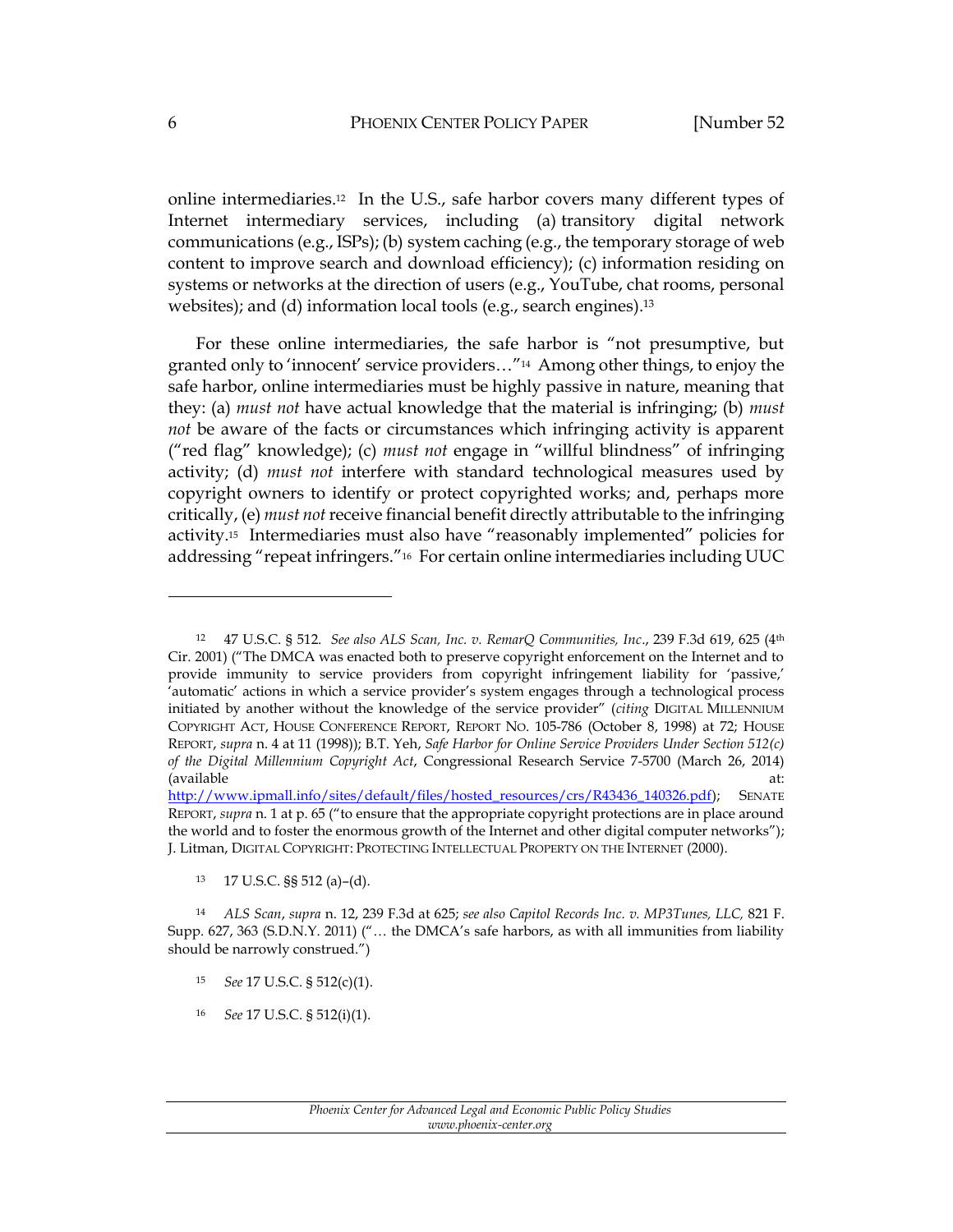$\overline{a}$ 

platforms, Sections 512(b)-(d) require the intermediaries to expeditiously address an infringement upon notification that it is facilitating the distribution of infringing material. These procedures are commonly referred to as the "notice and takedown" provisions of the DMCA.<sup>17</sup>

Since the passage of the DMCA, the Internet has flourished. At the end of 1998, there were 147 million Internet users worldwide, while today there are four billion, or half the world's population.<sup>18</sup> In the U.S., Internet adoption has risen from 160 million in 2000 to 270 million in 2015,<sup>19</sup> and the world has witnessed the rise of corporate giants such as Google, eBay, Amazon, Alibaba, Baidu, Twitter, Netflix, and Facebook, among others.20 With respect to Section 512's objective to "foster the enormous growth of the Internet," recent history is extremely favorable.<sup>21</sup>

<sup>18</sup> INTERNET WORLD STATS: USAGE AND POPULATIONS STATISTICS (available at: [http://www.Internetworldstats.com/stats.htm\)](http://www.internetworldstats.com/stats.htm).

<sup>17</sup> 17 U.S.C. § 512. Explanations of Section 512 are bountiful. *See*, *e.g.*, J.C. Ginsburg, *User-*Generated Content Sites and Section 512 of the US Copyright Act, in COPYRIGHT ENFORCEMENT AND THE INTERNET (ed., I.A. Stamtoudi) (2010) (available at: [https://ssrn.com/abstract=1711924\)](https://ssrn.com/abstract=1711924); M. Urban and L. Quilter, *Efficient Process or "Chilling Effects"? Takedown Notices Under Section* 512 of the Digital *Millennium Copyright Act*, 22 SANTA CLARA COMPUTER AND HIGH TECHNOLOGY LAW JOURNAL 621-693 (2006) (available at: [http://digitalcommons.law.scu.edu/cgi/viewcontent.cgi?article=1413&context=chtlj\)](http://digitalcommons.law.scu.edu/cgi/viewcontent.cgi?article=1413&context=chtlj); D. Seng, *The State of the Discordant Union: An Empirical Analysis of DMCA Takedown Notices*, 18 VIRGINIA LAW JOURNAL OF LAW & TECHNOLOGY 369-473 (2014) (available at: [http://www.vjolt.net/vol18/issue3/v18i3\\_2-Seng.pdf\)](http://www.vjolt.net/vol18/issue3/v18i3_2-Seng.pdf); A.C. Yen, *Internet Service Provider Liability*  for Subscriber Copyright Infringement, Enterprise Liability and the First Amendment, 88 Georgetown Law Journal 1-56 (2000); M. Peguera, *The DMCA Safe Harbors and Their European Counterparts: A Comparative Analysis of Some Common Problems*, 32 COLUMBIA JOURNAL OF LAW & THE ARTS 481- 512 (2009) (available at: [http://ssrn.com/abstract=1468433\)](http://ssrn.com/abstract=1468433).

<sup>19</sup> A. Perrin and M. Duggan, *Americans' Internet Access: 2000-2015*, PEW RESEARCH CENTER, INTERNET & TECHNOLOGY (June 26, 2015) (available at: [http://www.pewInternet.org/2015/06/26/americans-Internet-access-2000-2015\)](http://www.pewinternet.org/2015/06/26/americans-internet-access-2000-2015/); U.S. population: [https://www.census.gov/data/tables/2016/demo/popest/nation-total.html.](https://www.census.gov/data/tables/2016/demo/popest/nation-total.html)

<sup>&</sup>lt;sup>20</sup> The 25 Largest Internet Companies in the World, Worldatlas.com (Feb 13, 2017; visited July 19, 2017) (available at: [http://www.worldatlas.com/articles/the-25-largest-internet-companies-in-the](http://www.worldatlas.com/articles/the-25-largest-internet-companies-in-the-world.html)[world.html\)](http://www.worldatlas.com/articles/the-25-largest-internet-companies-in-the-world.html).

<sup>21</sup> SENATE CONFERENCE REPORT, *supra* n. 2 at S11891.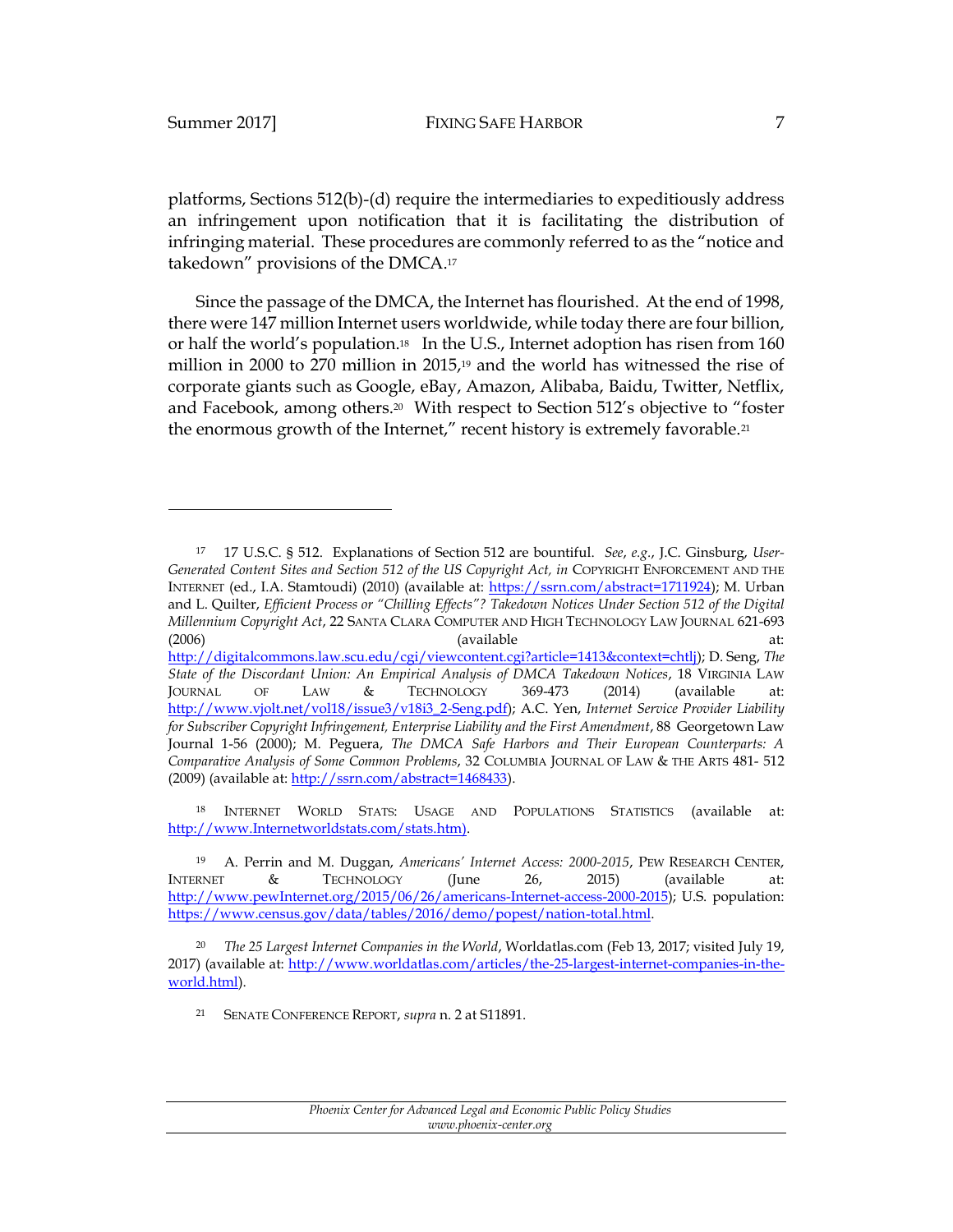With regard to protecting intellectual property rights, however, Section 512 has failed to reduce digital piracy to manageable levels. Over the years spanning 2000 through 2015, as Internet adoption rapidly grew, U.S. sales of recorded music fell 65% in real terms, a devastating decline attributable in no small part to digital piracy.<sup>22</sup> According to Google's TRANSPARENCY REPORT, in 2016 the company executed nearly 3 million takedown requests *per day* for its search engine alone.<sup>23</sup> Notice-and-takedown has proven little more than a game of Whack-A-Mole for rightsholders, where removed content is often quickly replaced with new infringing files.24 Site blocking and other legal actions against the worst infringing platforms has helped curb digital piracy, but some rebalancing work seems called for to address the persistence of digital piracy under the privilege of safe harbor.<sup>25</sup>

<sup>25</sup> B. Danaher, M.D. Smith, and R. Telang, *Website Blocking Revisited: The Effect of the UK November 2014 Blocks on Consumer Behavior,*" Working Paper (April 18, 2016) (available at: [http://ssrn.com/abstract=2766795\)](http://ssrn.com/abstract=2766795); Incopro, *Site Blocking Efficacy in Portugal: September 2015 to October 2016* (May 2017) (available at: [http://www.incoproip.com/wp](http://www.incoproip.com/wp-content/uploads/2017/07/Site-Blocking-and-Piracy-Landscape-in-Portugal-FINAL.pdf)[content/uploads/2017/07/Site-Blocking-and-Piracy-Landscape-in-Portugal-FINAL.pdf\)](http://www.incoproip.com/wp-content/uploads/2017/07/Site-Blocking-and-Piracy-Landscape-in-Portugal-FINAL.pdf); Incopro, *Site Blocking Efficacy Study: United Kingdom* (November 13, 2014) (available at: [http://auscreenassociation.film/uploads/reports/Incopro\\_Site\\_Blocking\\_Efficacy\\_Study-UK.pdf\)](http://auscreenassociation.film/uploads/reports/Incopro_Site_Blocking_Efficacy_Study-UK.pdf); M. Ellis, *Progress Against Piracy: MPA Finds Asia-Pacific Allies in Copyright-Infringement Fight*, FILM JOURNAL INTERNATIONAL (November 27, 2016) (available at: [http://www.filmjournal.com/features/progress-against-piracy-mpa-finds-asia-pacific-allies](http://www.filmjournal.com/features/progress-against-piracy-mpa-finds-asia-pacific-allies-copyright-infringement-fight)[copyright-infringement-fight\)](http://www.filmjournal.com/features/progress-against-piracy-mpa-finds-asia-pacific-allies-copyright-infringement-fight); *Site Blocking in the World*, MPAA (October 2015) (available at: [http://www.mpa-i.org/wp-content/uploads/2016/02/Site-Blocking-October-2015.pdf\)](http://www.mpa-i.org/wp-content/uploads/2016/02/Site-Blocking-October-2015.pdf); N. Cory, *How Website Blocking is Curbing Digital Piracy Without "Breaking the Internet,"* Information Technology

<sup>22</sup> RIAA Shipments Database (2015) (*see* [https://www.riaa.com/the-riaa-revenue-and](https://www.riaa.com/the-riaa-revenue-and-shipment-database-is-back)[shipment-database-is-back\)](https://www.riaa.com/the-riaa-revenue-and-shipment-database-is-back).

<sup>23</sup> GOOGLE TRANSPARENCY REPORT (accessed July 24, 2017) (available at [https://www.google.com/transparencyreport/removals/copyright/?hl=en\)](https://www.google.com/transparencyreport/removals/copyright/?hl=en).

<sup>24</sup> <https://en.oxforddictionaries.com/definition/us/whack-a-mole> ("An arcade game in which players use a mallet to hit toy moles, which appear at random, back into their holes."); D. Hartline, *Endless Whack-A-Mole: Why Notice-and-Staydown Just Makes Sense*, CENTER FOR THE PROTECTION OF INTELLECTUAL PROPERTY (January 14, 2016) (available at: [https://cpip.gmu.edu/2016/01/14/endless-whack-a-mole-why-notice-and-staydown-just-makes](https://cpip.gmu.edu/2016/01/14/endless-whack-a-mole-why-notice-and-staydown-just-makes-sense/)[sense\)](https://cpip.gmu.edu/2016/01/14/endless-whack-a-mole-why-notice-and-staydown-just-makes-sense/); P. Doda, *Structural Infringers: How to Protect Copyright Without Stifling Innovation*, INTERNATIONAL PUBLISHERS ASSOCIATION (June 30, 2016) (available at: [https://www.internationalpublishers.org/copyright/copyright-news/409-structural-infringers](https://www.internationalpublishers.org/copyright/copyright-news/409-structural-infringers-how-to-protect-copyright-without-stifling-innovation)[how-to-protect-copyright-without-stifling-innovation](https://www.internationalpublishers.org/copyright/copyright-news/409-structural-infringers-how-to-protect-copyright-without-stifling-innovation)) ("Publishers and other content owners broadly criticize the legislation as being out of date and ineffectual, since unauthorized copies of their material frequently continue to resurface online, despite sometimes hundreds of thousands of take-down notices.").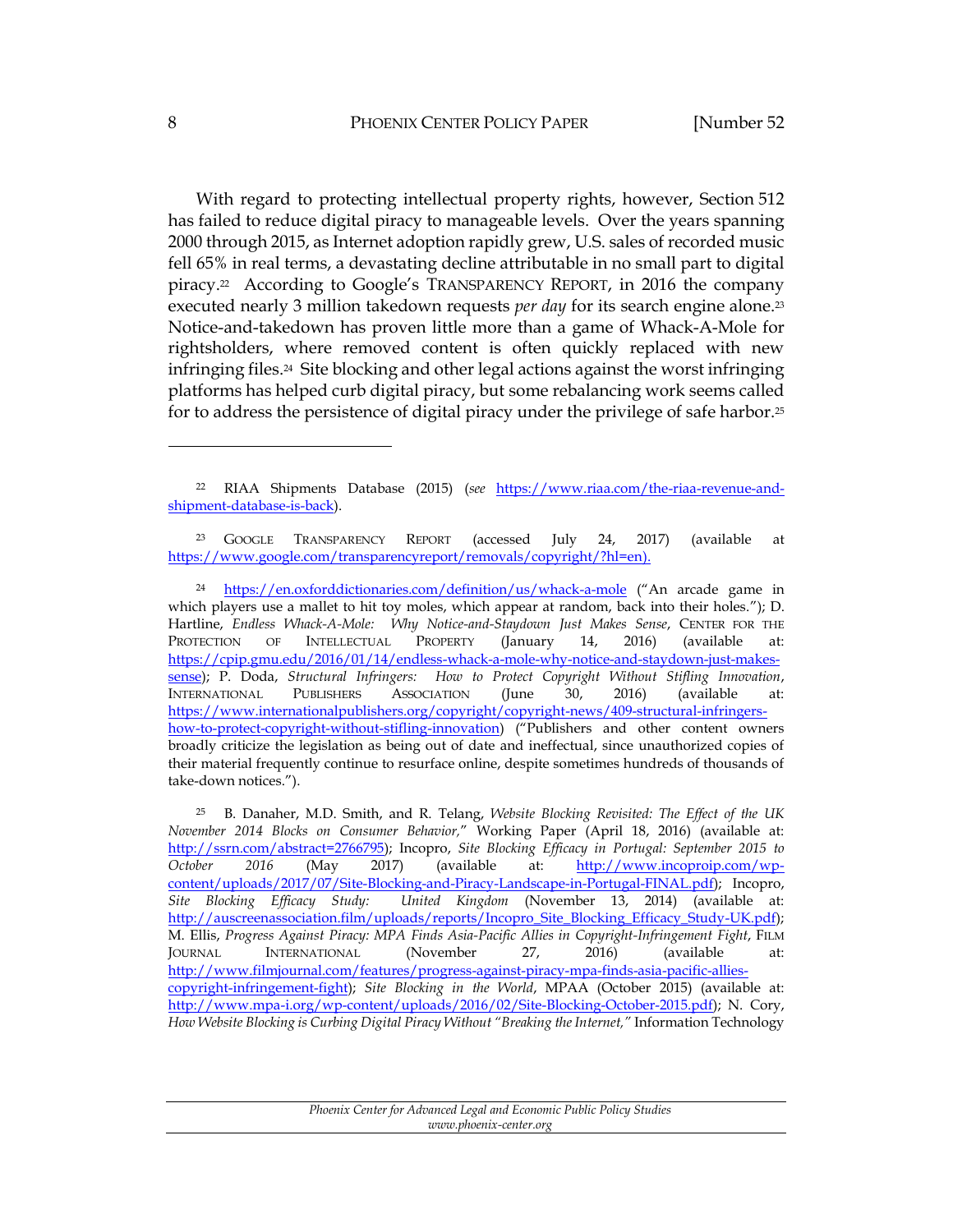Despite the extensive availability of legal online services distributing creative works, Section 512 has largely failed to protect owners of both large and small portfolios of creative property.

Recent technological and legislative developments offer some hope for improvement. A number of nations have passed site-blocking laws, thereby easing enforcement actions against the most egregious sources of infringing materials. Evidence suggests site blocking has proven an effective tool for reducing digital piracy.26 Also, frustrated by notice-and-takedown's effect on the user experience and fearing the loss of safe harbors by directly benefitting financially from infringing materials (by Section  $512(c)(1)(B)$ ), many larger UUC platforms have incurred the cost of implementing content vetting algorithms to detect infringing materials.<sup>27</sup> YouTube designed its own system (Content ID), as have others, but there are also third-party solutions available like Audible Magic.<sup>28</sup>

 $\overline{a}$ 

<sup>27</sup> Content ID arose from litigation between Viacom and Google. J. Stempel, *Google, Viacom Settle Landmark Youtube Lawsuit*, REUTERS (March 18, 2014) (available at: [http://www.reuters.com/article/us-google-viacom-lawsuit-idUSBREA2H11220140318\)](http://www.reuters.com/article/us-google-viacom-lawsuit-idUSBREA2H11220140318).

<sup>28</sup> G. Weiss, *As Facebook Video Swells, YouTube Creators Cry Foul Over Copyright Infringement*, ENTREPRENEUR (June 5, 2015) (available at: [\(https://www.entrepreneur.com/article/247047\)](https://www.entrepreneur.com/article/247047); A. Ernst, *YouTube, Google Face Class Action Infringement Suit*, LAW360 (May 4, 2007) (available at: [https://www.law360.com/articles/24119/youtube-google-face-class-action-infringement-suit\)](https://www.law360.com/articles/24119/youtube-google-face-class-action-infringement-suit); C. Warren, *How YouTube Fights Copyright Infringement*, MASHABLE (February 17, 2012) (available at: [http://mashable.com/2012/02/17/youtube-content-id-faq/#WdSxivXkJ5qZ\)](http://mashable.com/2012/02/17/youtube-content-id-faq/#WdSxivXkJ5qZ); M. Kosoff, *Facebook is Rolling Out a Solution to Its 'Freebooting' Problem*, BUSINESS INSIDER (August 27, 2015) (available at: [http://www.businessinsider.com/facebook-rolling-out-solution-to-its-freebooting-problem-2015-](http://www.businessinsider.com/facebook-rolling-out-solution-to-its-freebooting-problem-2015-8) [8\)](http://www.businessinsider.com/facebook-rolling-out-solution-to-its-freebooting-problem-2015-8); R. Price, *Facebook's New Video Business is Awash with Copyright Infringement and Celebrities are Some of the Biggest Offenders*, BUSINESS INSIDER (May 6, 2015) (available at: [http://www.businessinsider.com/facebook-copyright-infringement-facebook-content-id](http://www.businessinsider.com/facebook-copyright-infringement-facebook-content-id-celebrities-2015-5?r=UK&IR=T)[celebrities-2015-5?r=UK&IR=T\)](http://www.businessinsider.com/facebook-copyright-infringement-facebook-content-id-celebrities-2015-5?r=UK&IR=T); B. Boroughf, *The Next Great YouTube: Improving Content Id to Foster Creativity, Cooperation, and Fair Compensation*, 25 ALBANY LAW JOURNAL OF SCIENCE & TECHNOLOGY 95- 127 (2015) (available at: [http://www.albanylawjournal.org/Documents/Articles/25.1.95-](http://www.albanylawjournal.org/Documents/Articles/25.1.95-Boroughf.pdf) [Boroughf.pdf\)](http://www.albanylawjournal.org/Documents/Articles/25.1.95-Boroughf.pdf); N. Alawadhi, *Content ID is Google's Code Against Piracy*, THE ECONOMIC TIMES (August 4, 2016) (available at: [http://economictimes.indiatimes.com/tech/internet/Content](http://economictimes.indiatimes.com/tech/internet/contentid-is-googles-code-against-piracy/articleshow/53533936.cms) ID-is-googles[code-against-piracy/articleshow/53533936.cms\)](http://economictimes.indiatimes.com/tech/internet/contentid-is-googles-code-against-piracy/articleshow/53533936.cms); S. Hamedy, *YouTube has Paid \$2 Billion to rights Holders Through Content ID*, MASHABLE (July 13, 2016) (available at: [http://mashable.com/2016/07/13/youtube-content-id-piracy-update/#e2FpNVjLjSqt\)](http://mashable.com/2016/07/13/youtube-content-id-piracy-update/#e2FpNVjLjSqt); E. Seidler, *YouTube's Content Id Easily Fooled*, *Vox Indie* (June 30, 2016) (available at:

<sup>&</sup>amp; Innovation Foundation (August 2016) (available at: [http://www2.itif.org/2016-website](http://www2.itif.org/2016-website-blocking.pdf)[blocking.pdf\)](http://www2.itif.org/2016-website-blocking.pdf).

<sup>26</sup> *Id*.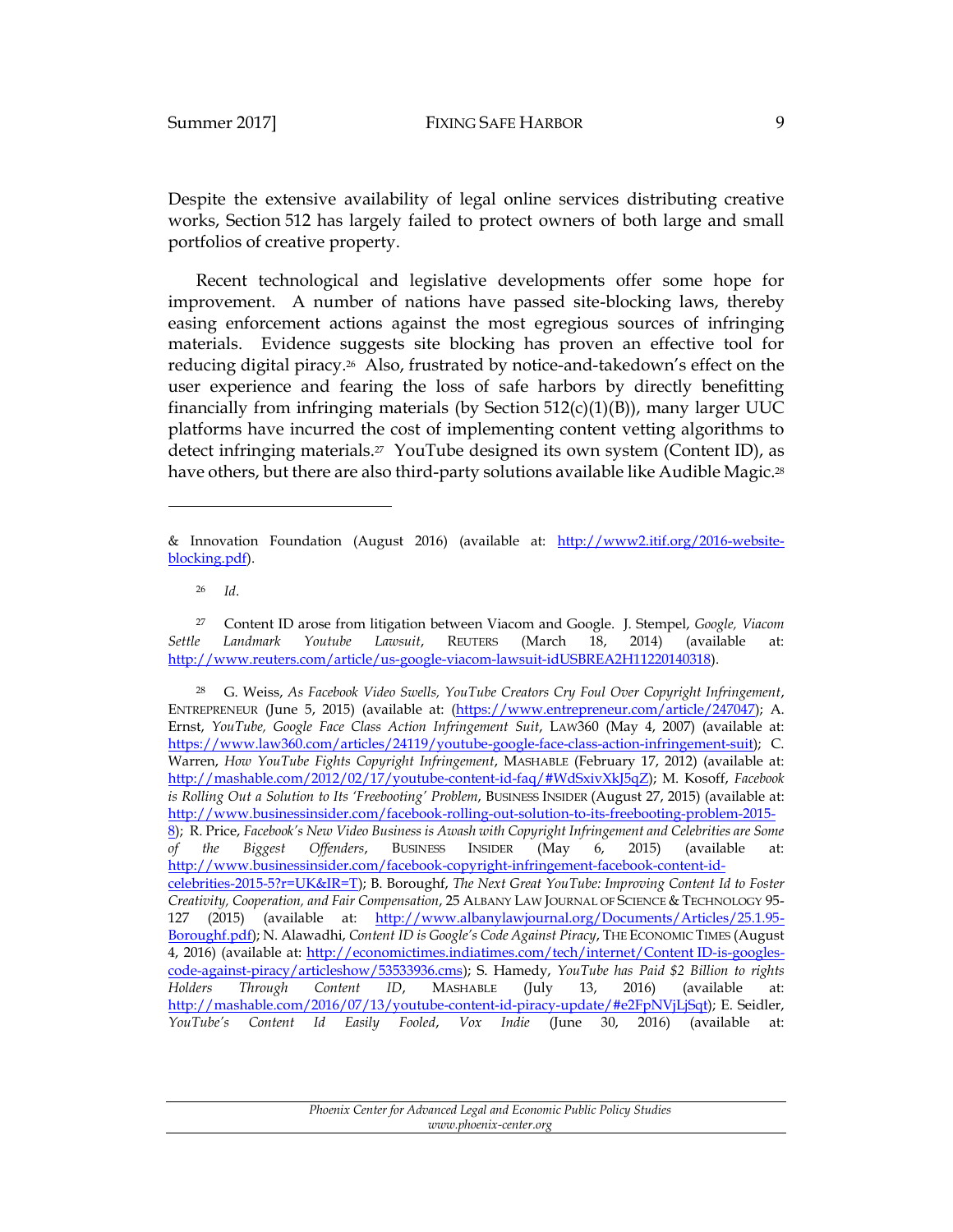YouTube claims it is now able to detect 99.5% of infringing materials (which may still result in millions of infringing acts), though the effectiveness of the system is contested.29 Even if imperfect, these content vetting technologies demonstrate that UUC-platforms are capable of vetting content and thus these platforms can no longer claim that they are helpless with respect to the infringing activities of their users. This important development in the UUC-platform market plays a key role in our analysis.

These vetting systems also shed light on the proper role of notice-andtakedown procedures. Notice-and-takedown has proven ineffective as a front-line defense against digital piracy. Instead, with content identification technologies, notice and takedown seems better suited as a backstop effort for the few instances where infringing material escapes detection. In modern times, it seems reasonable that a formal vetting system, mechanical or manual, should be a predicate for safe harbor. Also, we believe modifying Section  $512(c)(1)(B)'s$  "financial benefit" language to more clearly limit the application of safe harbors to plainly "passive" rather than "active" business plans of online intermediaries may nudge the UUC

[http://voxindie.org/youtubes-content-id-easily-fooled\)](http://voxindie.org/youtubes-content-id-easily-fooled/); T. Spangler, *YouTube: Music Biz Generates Half Its Revenue on the Site From Copyright-Identification System*, VARIETY (July 13, 2016) (available at: [http://variety.com/2016/digital/news/youtube-music-copyright-content-id-1201813307\)](http://variety.com/2016/digital/news/youtube-music-copyright-content-id-1201813307/); D. Rys, *Facebook Developing Copyright ID System to Stem Music Rights Infringement*, BILLBOARD (December 28, 2016) (available at: [http://www.billboard.com/articles/business/7639969/facebook-developing](http://www.billboard.com/articles/business/7639969/facebook-developing-copyright-id-system-music-rights-infringement)[copyright-id-system-music-rights-infringement\)](http://www.billboard.com/articles/business/7639969/facebook-developing-copyright-id-system-music-rights-infringement); David, *Q&A: Our New Content Identification Systems*, SOUNDCLOUD BLOG (January 1, 2015) [\(https://blog.soundcloud.com/2011/01/05/q-and-a](https://blog.soundcloud.com/2011/01/05/q-and-a-content-identification-system/)[content-identification-system\)](https://blog.soundcloud.com/2011/01/05/q-and-a-content-identification-system/); *Copyright Compliance Service, Compliance Automation for Media Sharing Platforms*, Audible Magic (viewed July 18, 2017) (available at: [https://www.audiblemagic.com/compliance-service\)](https://www.audiblemagic.com/compliance-service/); A. Flanagan, *Vimeo to Launch Music Copyright ID System*, BILLBOARDBIZ (May 21, 2014) (available at: [http://www.billboard.com/biz/articles/news/digital-and-mobile/6092241/vimeo-to-launch](http://www.billboard.com/biz/articles/news/digital-and-mobile/6092241/vimeo-to-launch-music-copyright-id-system-exclusive)[music-copyright-id-system-exclusive\)](http://www.billboard.com/biz/articles/news/digital-and-mobile/6092241/vimeo-to-launch-music-copyright-id-system-exclusive).

<sup>29</sup> P. Resnikoff, *99.5% of All Infringing Music Videos are Resolved by Content ID, YouTube Claims*, DIGITAL MUSIC NEWS (August 8, 2016) (available at: [https://www.digitalmusicnews.com/2016/08/08/copyright-problems-resolved-content-id\)](https://www.digitalmusicnews.com/2016/08/08/copyright-problems-resolved-content-id/), R. Levine, "*It's a System That Is Rigged Against the Artists": The War Against YouTube*, BILLBOARD (May 5, 2016) (available at: [http://www.billboard.com/articles/business/7356794/youtube-criticism](http://www.billboard.com/articles/business/7356794/youtube-criticism-labels-artists-managers-payouts)[labels-artists-managers-payouts\)](http://www.billboard.com/articles/business/7356794/youtube-criticism-labels-artists-managers-payouts); T. Ingham, *YouTube's Content ID Fails to Spot 20%-40% of Music Recordings*, MUSIC BUSINESS WORLDWIDE (July 13, 2016) (available at: [https://www.musicbusinessworldwide.com/youtubes-content-id-fails-spot-20-40\)](https://www.musicbusinessworldwide.com/youtubes-content-id-fails-spot-20-40/).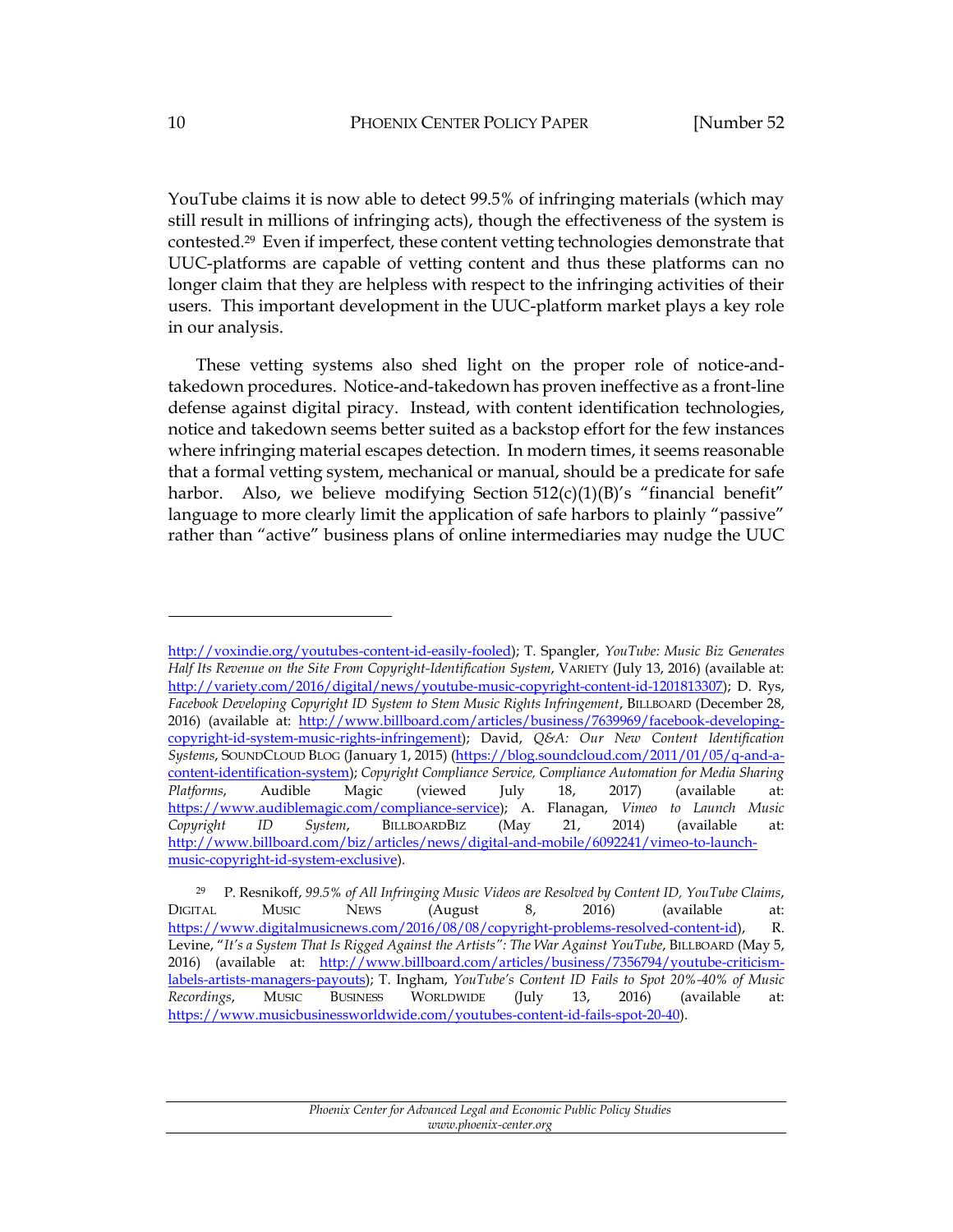platforms to act more responsibly.30 Modifications along these lines are already under consideration in the European Union. Article 13 and 14 of the *Digital Single Market Directive Proposal* requires online intermediaries to "prevent the availability" of infringing works with measures "such as the use of effective content recognition technologies."31 Also, the *Directive Proposal* more clearly limits the safe harbor to "passive" intermediaries, thereby requiring "active" intermediaries to obtain licenses for copyrighted content. An "active" intermediary is one whose service goes "beyond the mere provision of physical facilities and performing an act of communication to the public" but engages in activity such as "optimising the presentation of the uploaded works or subjectmatter or promoting them, irrespective of the nature of the means used therefor."<sup>32</sup> This proposed policy approach remains a proposal and there are details to work out, but these proposed changes to the safe harbor are shown here to have an economic basis and, we suspect, will encourage more responsible behavior by online intermediaries with respect to copyright infringement.

Protecting intellectual property in the digital age is a challenge for policymakers and rightsholders alike, and our analysis is admittedly limited. A variety of Internet intermediaries participate in the distribution of infringing materials.33 Allocating liability across this ecosystem with the goal of minimizing

<sup>30</sup> R.H. Thaler and C.R. Sunstein, NUDGE: IMPROVING DECISIONS ABOUT HEALTH, WEALTH, AND HAPPINESS (2009).

<sup>31</sup> *Proposal for a Directive of the European Parliament and of the Council on Copyright in the Digital Single Market*, COM(2016) 593 Final (September 14, 2016), Art. 13 (hereinafter *"Directive Proposal"*) (available at: [https://ec.europa.eu/digital-single-market/en/news/proposal-directive-european](https://ec.europa.eu/digital-single-market/en/news/proposal-directive-european-parliament-and-council-copyright-digital-single-market)[parliament-and-council-copyright-digital-single-market\)](https://ec.europa.eu/digital-single-market/en/news/proposal-directive-european-parliament-and-council-copyright-digital-single-market).

<sup>32</sup> *Id*. at p. 38.

<sup>33</sup> J. Cheng, *BitTorrent Census: About 99% of Files Copyright Infringing*, ARSTECHNICA (January 29, 2010) (available at: [https://arstechnica.com/information-technology/2010/01/bittorrent](https://arstechnica.com/information-technology/2010/01/bittorrent-census-about-99-of-files-copyright-infringing/)[census-about-99-of-files-copyright-infringing\)](https://arstechnica.com/information-technology/2010/01/bittorrent-census-about-99-of-files-copyright-infringing/); D. Sanchez, *The Top 10 Free Music Download and Piracy Sites of 2016*, DIGITAL MUSIC NEWS (December 22, 2016) (available at: [https://www.digitalmusicnews.com/2016/12/22/free-music-download\)](https://www.digitalmusicnews.com/2016/12/22/free-music-download/); I. Birnbaum, *The State of PC Piracy in 2016*, PC GAMER (August 10, 2016) (available at: [http://www.pcgamer.com/the-state](http://www.pcgamer.com/the-state-of-pc-piracy-in-2016/)[of-pc-piracy-in-2016\)](http://www.pcgamer.com/the-state-of-pc-piracy-in-2016/); *Best Torrenting Sites: Top 10 Best Torrent Websites 2017*, YouTube Video (April 10, 2017) (available at[: https://www.youtube.com/watch?v=wM0zY6NSEaE\)](https://www.youtube.com/watch?v=wM0zY6NSEaE); S. Dent, *Music Labels Sue YouTube Ripping Site Over Piracy*, ENGADGET (September 27, 2016) (available at: [https://www.engadget.com/2016/09/27/music-labels-sue-youtube-ripping-site-over-piracy\)](https://www.engadget.com/2016/09/27/music-labels-sue-youtube-ripping-site-over-piracy/); A. Castle, *How to Download Audio From Any Streaming Video*, PCWORLD (November 27, 2014) (available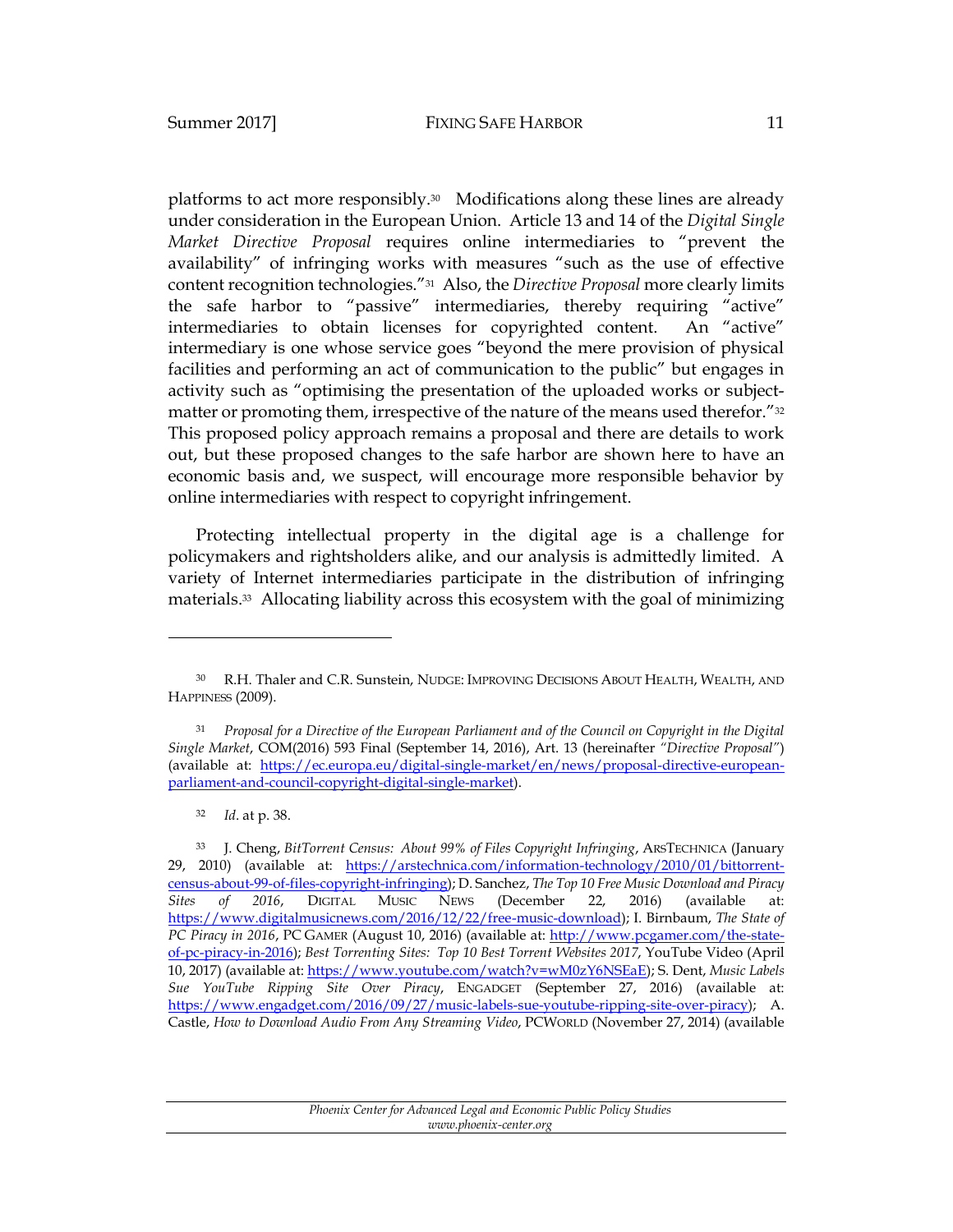the cost of reducing infringement by a fixed amount is a complex problem.<sup>34</sup> Effectively allocating liability requires evidence on the information available to the intermediary, the mitigation cost of the intermediary, the cost of administering the liability regime, and the net-costs of unintended consequences. We do not seek here to solve this difficult problem. Instead, we rationally limit our attention on what appears to be the primary facilitator of infringement in the modern Internet ecosystem—platforms that host, index, and/or distribute user-uploaded content, no small portion of which is infringing. These platforms include, most obviously, torrent sites, file search platforms, cyberlockers, aggregators, and audio and videostreaming services known for, and often designed for, the illegal indexing and distribution of copyrighted content.<sup>35</sup>

We do not address in this PAPER the full implications of safe harbors. For instance, safe harbors may distort the bargains between UUC platforms and rightholders for licenses, as has been claimed in the "value grab" debate. <sup>36</sup> Such distortions may be significant for rightsholder income, both directly and indirectly by reducing the value of the content to platforms that must obtain rights through

 $\ddot{\phantom{a}}$ 

at: [http://www.pcworld.com/article/2852325/how-to-download-audio-from-any-streaming](http://www.pcworld.com/article/2852325/how-to-download-audio-from-any-streaming-video.html)[video.html\)](http://www.pcworld.com/article/2852325/how-to-download-audio-from-any-streaming-video.html); L. O'Reilly, *A YouTube Video that Claims Facebook is 'Stealing Billions of Views' is Going Viral*, BUSINESS INSIDER (November 12, 2015) (available at: [http://www.businessinsider.com/how](http://www.businessinsider.com/how-facebook-is-stealing-billions-of-views-youtube-video-goes-viral-2015-11?r=UK&IR=T)[facebook-is-stealing-billions-of-views-youtube-video-goes-viral-2015-11?r=UK&IR=T\)](http://www.businessinsider.com/how-facebook-is-stealing-billions-of-views-youtube-video-goes-viral-2015-11?r=UK&IR=T); N. Martinez, *Video Creators are Losing Millions from Facebook Video Posts*, ART LAW JOURNAL (September 3, 2015) (available at: [https://artlawjournal.com/creators-losing-millions-facebook\)](https://artlawjournal.com/creators-losing-millions-facebook/).

<sup>34</sup> *See*, *e.g.*, R. Cooter and T. Ulen, LAW AND ECONOMICS (2016) (available at: [http://scholarship.law.berkeley.edu/books/2\)](http://scholarship.law.berkeley.edu/books/2); S. Shavell and S. Shavell, Economic Analysis of Accident Law (1987); S. Shavell and S. Shavell, *Strict Liability v. Negligence*, 9 JOURNAL OF LEGAL STUDIES 1-25 (1980); H. Schäfer and A. Schönenberger, *Strict Liability versus Negligence*, ENCYCLOPEDIA  $\sigma$ F Law  $\&$  Economics (1999 (available at: [http://reference.findlaw.com/lawandeconomics/3100-strict-liability-v](http://reference.findlaw.com/lawandeconomics/3100-strict-liability-v-negligence.pdf)[negligence.pdf\)](http://reference.findlaw.com/lawandeconomics/3100-strict-liability-v-negligence.pdf).

<sup>35</sup> *See*, *e.g.*, P. Resnikoff, T*he 100 Biggest Copyright Infringers of All Time (as Ranked by Google)*, DIGITAL MUSIC NEWS (September 8, 2015) (available at: [https://www.digitalmusicnews.com/2015/09/08/the-100-biggest-copyright-infringers-of-all](https://www.digitalmusicnews.com/2015/09/08/the-100-biggest-copyright-infringers-of-all-time-as-ranked-by-google/)[time-as-ranked-by-google\)](https://www.digitalmusicnews.com/2015/09/08/the-100-biggest-copyright-infringers-of-all-time-as-ranked-by-google/).

<sup>36</sup> T.R. Beard, G.S. Ford and M. Stern, *Safe Harbors and the Evolution of Music Retailing,* PHOENIX CENTER POLICY BULLETIN NO. 41 (March 2017) (available at: [http://phoenix](http://phoenix-center.org/PolicyBulletin/PCPB41Final.pdf)[center.org/PolicyBulletin/PCPB41Final.pdf\)](http://phoenix-center.org/PolicyBulletin/PCPB41Final.pdf); M. Schneider, *Content ID is Still Just Piracy in Disguise*, MUSIC ANSWERS (February 2017) (available at: [http://www.musicanswers.org/content-id\).](http://www.musicanswers.org/content-id))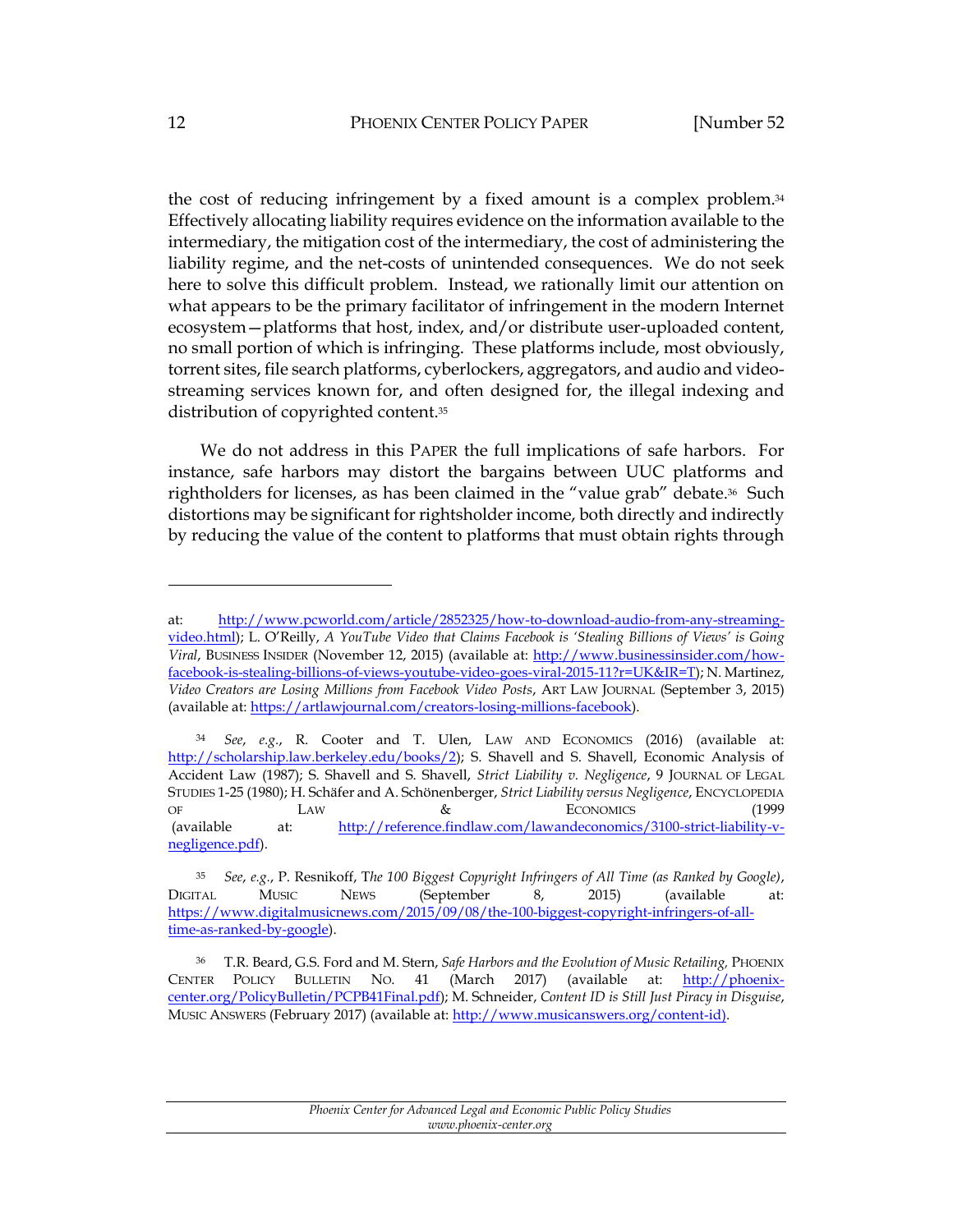normal channels (e.g., Netflix, Google Play, and so forth). $\frac{37}{12}$  Such concerns are left to others or for future research.

## <span id="page-13-0"></span>**III. An Economic Model**

Our analysis of the effects of safe harbor and similar legal limitations of liability on the structure and performance of the UUC platform market is predicated on several essential facts about this business. Although all economic models are, to varying degrees, significant simplifications of complex issues, it is nevertheless vital that the most important aspects of the problem be retained. To this end, it appears to us that any credible analysis needs to incorporate the following features:

- A. Viewers/consumers of online material are largely or completely indifferent to its legal status;
- B. Verification of the legal status of uploaded works by the hosting platform is costly;
- C. The UUC-platform industry is competitive, with profits driven towards competitive returns over time;
- D. Those uploading material, both legal and infringing, select their uploading locations based on the net private benefits they receive from their choices;
- E. Safe harbor provides a specified liability shield which reduces the probability that a qualifying website is subject to legal sanctions for infringement that disrupts its business.

The reasoning underlying these core assumptions is straightforward. First, in the great majority of cases, it is probably practically impossible for a consumer of online content to determine the legal status of viewed material.38 Such determinations are, rather, the province of the uploaders and hosting websites

 $\ddot{\phantom{a}}$ 

<sup>37</sup> *Id*.

<sup>38</sup> Though there are often good clues that the material is infringing, such as the use of rights management information, a retail market for the material and, often, the name of the site (*e.g.,* piratebay.com).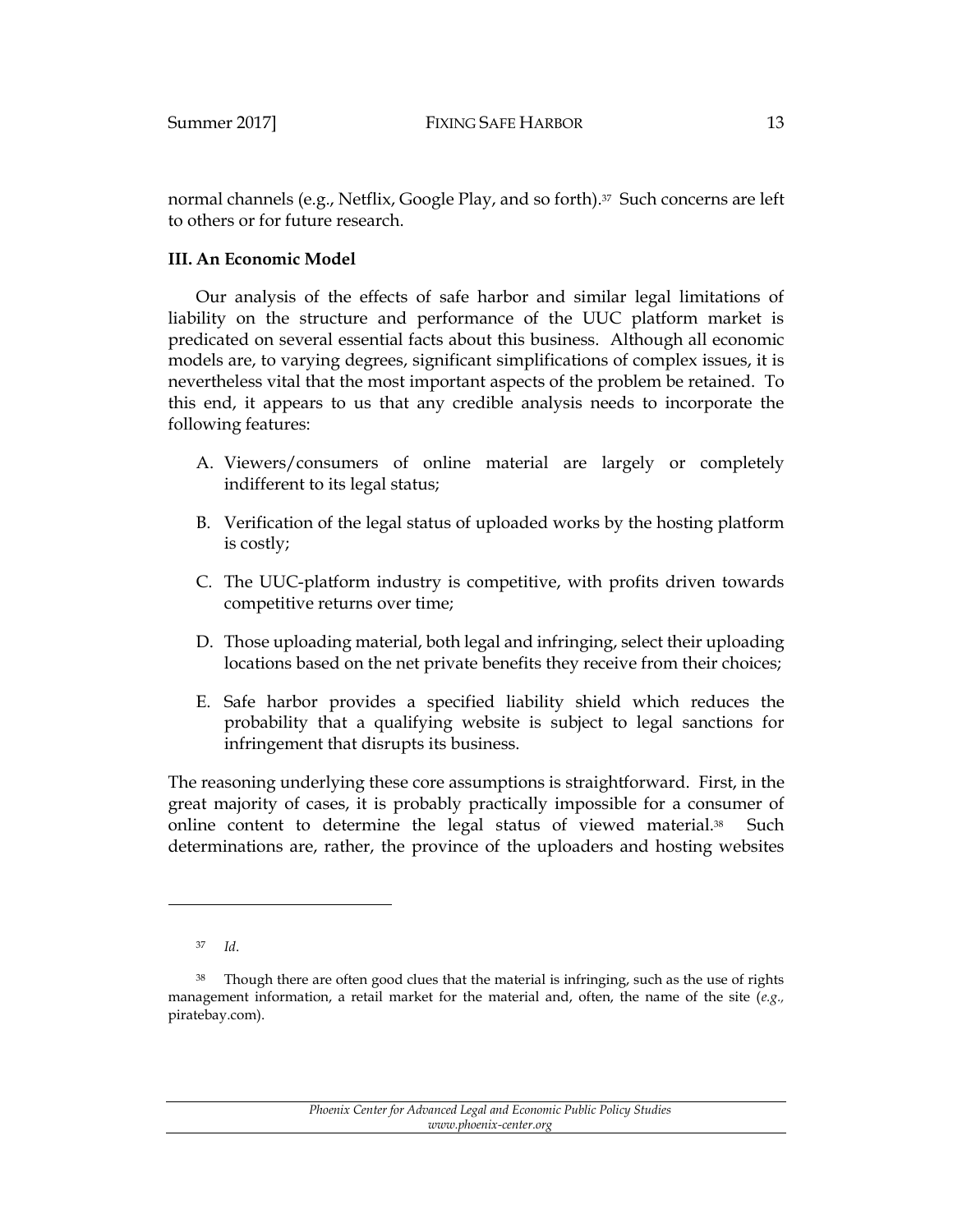(Assumption A).<sup>39</sup> Similarly, observed practice in the uploading marketplace does illustrate that vetting of uploaded material is possible: programs such as Content ID, Audible Magic, and similar measures, which require set-up and operating costs, are imperfect but improving in their effectiveness in detecting infringing material. Unlike unsupported notice and takedown schemes, in which stolen material is often rapidly uploaded again under another account name, preupload identification of intellectual property prevents the most egregious abuses (Assumption B).<sup>40</sup>

Such technologies, however, are costly and someone must pay these costs. How these costs are shared between the platform and its users is ultimately determined by the structure of the UUC platform industry and the nature of the market for its services. We assume the long-run profit rates of UUC platforms are driven towards competitive returns over time (Assumption C). This assumption, in turn, implies that users of UUC platforms will, in some form or fashion, bear at least a portion of the costs of any content verification system over time. Thus, we will assume that uploaders using platforms that engage in costly vetting will face higher private costs from uploading there than at alternative platforms that expend no resources reviewing uploads beyond responding *ex post* to specific takedown requests. Accordingly, inducing uploaders with non-infringing property to upload on any platform engaging in costly vetting of material necessarily involves offering them some offsetting benefit (Assumption D)

 $\ddot{\phantom{a}}$ 

<sup>39</sup> *See*, *e.g.*, A. Moscaritolo, *Americans Love Their Pirated Content*, PCMAG (January 20, 2017) (available at: [http://www.pcmag.com/news/351185/americans-love-their-pirated-content\)](http://www.pcmag.com/news/351185/americans-love-their-pirated-content); T. Spengler, *Piracy Survey: 39% of U.S. Consumers Don't Care That Studios Lose Money From Illegal Sharing*, VARIETY (January 18, 2017) (available at: [http://variety.com/2017/digital/news/piracy-survey](http://variety.com/2017/digital/news/piracy-survey-consumers-studios-lose-money-1201961634))[consumers-studios-lose-money-1201961634\)](http://variety.com/2017/digital/news/piracy-survey-consumers-studios-lose-money-1201961634)) ("74% of U.S. consumers acknowledged that producing or sharing pirated video content is illegal while 69% agreed that streaming or downloading pirated content is illegal"); *Irdeto Global Consumer Piracy Survey: The Industry's Most Comprehensive Report on this Global Epidemic*, IRDETO (2017) (available at: [https://resources.irdeto.com/irdeto-global](https://resources.irdeto.com/irdeto-global-consumer-piracy-survey/irdeto-global-cusumer-piracy-survey-report)[consumer-piracy-survey/irdeto-global-cusumer-piracy-survey-report\)](https://resources.irdeto.com/irdeto-global-consumer-piracy-survey/irdeto-global-cusumer-piracy-survey-report); A. Lenhart and M. Madden, *Music Downloading, File-sharing and Copyright*, PEW RESEARCH CENTER (July 2003) (available at: [http://www.pewinternet.org/2003/07/31/music-downloading-file-sharing-and-copyright\)](http://www.pewinternet.org/2003/07/31/music-downloading-file-sharing-and-copyright/) ("Two-thirds of those who download music files or share files online say they don't care whether the files are copyrighted or not."); A. Dachis, *How You're Breaking the Law Every Day (And What You Can Do About It)*, LIFEHACKER (February 27, 2012) (available at: [http://lifehacker.com/5888488/how-](http://lifehacker.com/5888488/how-youre-breaking-the-law-every-day-and-what-you-can-do-about-it)

[youre-breaking-the-law-every-day-and-what-you-can-do-about-it\)](http://lifehacker.com/5888488/how-youre-breaking-the-law-every-day-and-what-you-can-do-about-it).

<sup>40</sup> T. Ingham, *YouTube's Content ID Fails to Spot 20%-40% of Music Recordings*, MUSIC BUSINESS WORLDWIDE (July 13, 2016) (available at: [https://www.musicbusinessworldwide.com/youtubes](https://www.musicbusinessworldwide.com/youtubes-content-id-fails-spot-20-40/)[content-id-fails-spot-20-40\)](https://www.musicbusinessworldwide.com/youtubes-content-id-fails-spot-20-40/).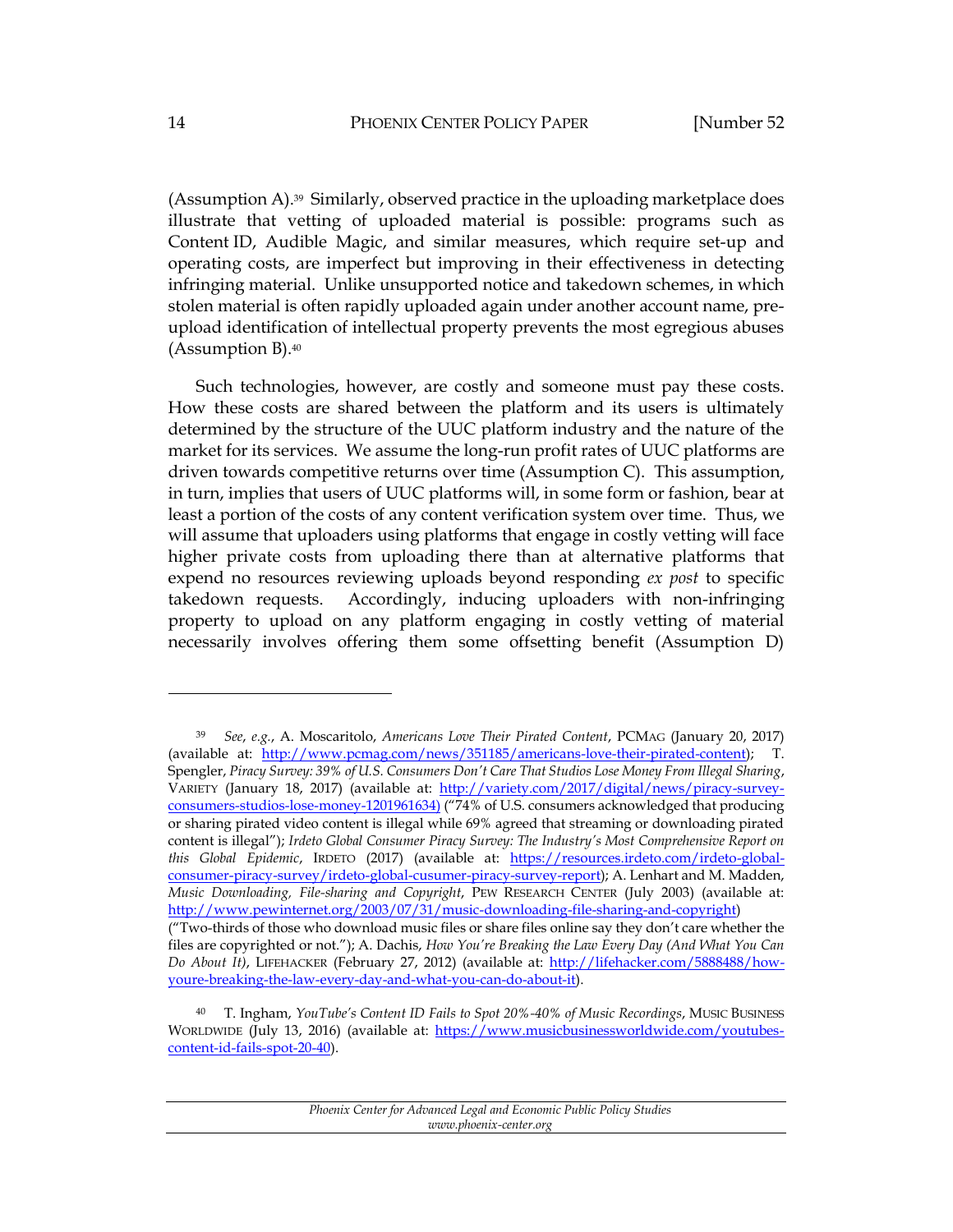because end users will not favor viewing legal material over infringing content, and the platform must pay for costly policing of their uploaders.

Our most important assumption is Assumption (E): safe harbor is a liability shield that reduces or eliminates the threat of legal sanction against the protected platform. To be effective, this sanction must materially impact the platform, creating costs for its owners and, given Assumption (C), causing some costs to rebound onto its users. As we will see, in order for uploaders of non-infringing material to accept the higher costs of uploading on well-vetted platforms, there must exist some countervailing incentive that creates a differential in favor of the legal-only platform. Restricting safe harbor protections to such platforms is one such countervailing incentive.

#### <span id="page-15-0"></span>A. *The Model*

We begin our analysis with a simple description of the universe of potential uploaders of content. Potential uploaders engage with content of two types, "Legitimate" and "Infringing." Each uploader is assumed to know her own type, and each decides whether or not to upload her material, and where to attempt to upload it. In particular, we posit the existence of a continuum of each type of uploader, with their types uniformly distributed on a finite interval [*a*, *b*]. Without loss of generality, we take  $[a = 0, b = 1]$ . The type of a potential uploader we will interpret as the private value or benefit (labeled  $p$ ) they potentially receive from uploading.

Uploaders can incur costs up front from uploading their material, and we interpret these as private costs they incur through their efforts at complying with the uploading requirements of a particular website. Websites are taken to be of two particular sorts, "Open," at which anyone can upload without screening for infringement, and "Vetted," which prevent infringing material by pre-screening uploads. Since only the difference in the incremental uploading costs will matter for our analysis, we normalize the uploader's cost at an Open site to be zero, while attempting to upload at a Vetted site costs  $c > 0$ . In the interest of simplicity, we assume that Vetted sites enjoy a safe harbor (or safe harbor like) protection, and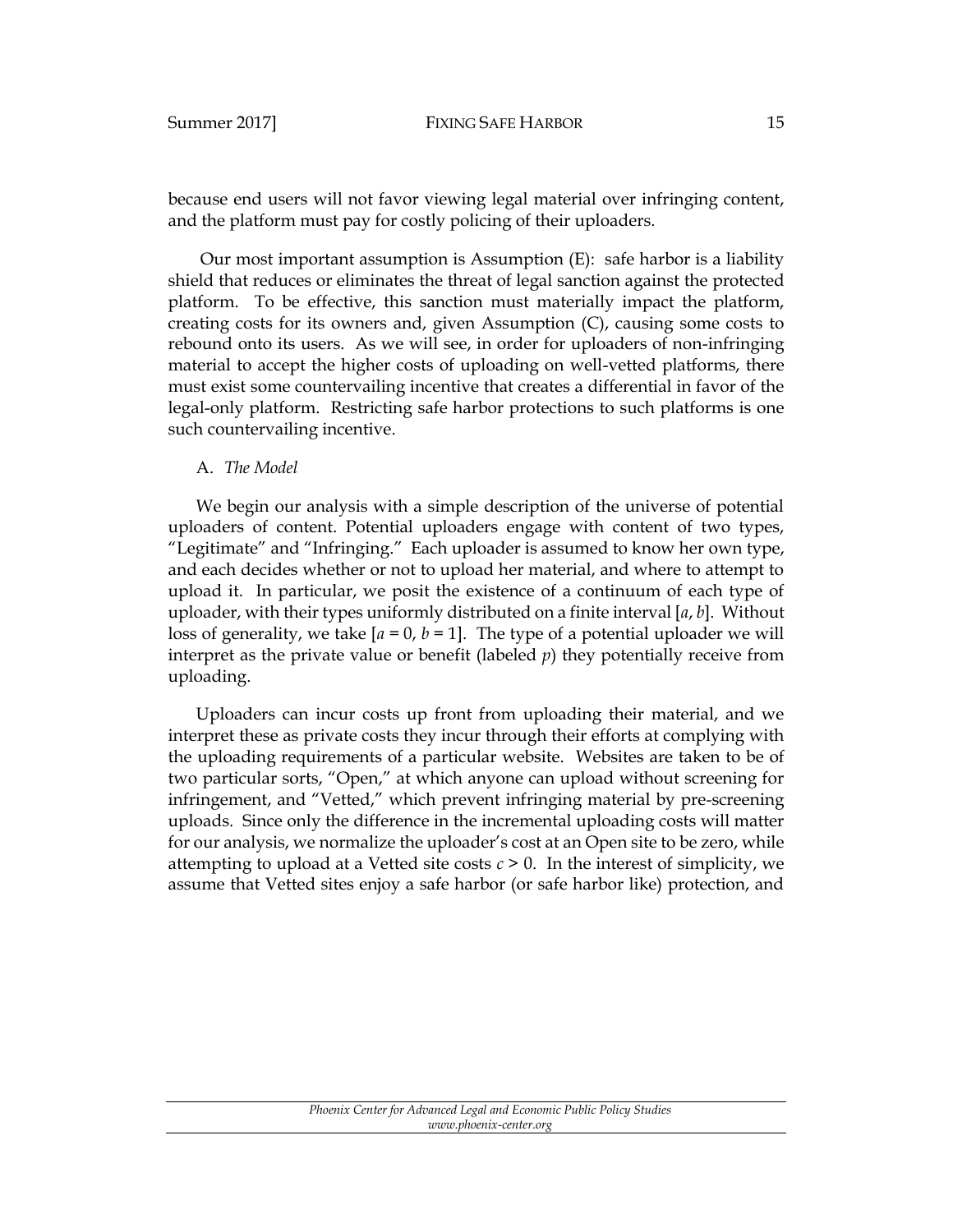are never held legally liable for infringing uploads, while Open sites face potential liability.<sup>41</sup>

We consider first the decisions of potential uploaders of various types. To do this, we introduce the possibility, inherent in the lack of safe harbor protection that a uploader of non-infringing material on an Open site may suffer from legal action taken against the site for infringement. In particular, let *p* be the type (value) of uploading to a user with *non-infringing* content. If the user uploads on a Vetted site, then her profit or benefit *U* is:

$$
U = p - c.\t\t(1)
$$

As shown in the expression, this cost (*c*) need not be in the form of a direct financial payment by uploaders for uploading content to a UUC platform. All that is required for a positive *c* is that the vetted site reduces the uploader's value of his or her material in some way. For instance, if the UUC platform requires viewers to watch advertisements to cover the costs of vetting, then the value of uploading to the site is reduced, in part because the ads will reduce consumption.

If, however, she uploads on an Open site, her benefit or profit is:

$$
U = (1 - \pi)p,\tag{2}
$$

where  $\pi$ ,  $0 \leq \pi \leq 1$ , represents a loss of expected value or income due to possible sanction of the platform by legal authorities. Thus,  $\pi$  represents the consequences of the lack of safe harbor for the Open platform. If safe harbor protection were very broad and extended to unvetted Open sites, then for example  $\pi = 0$ , while a larger value for  $\pi$  will imply that, for some types p, uploading on the Vetted site may be more privately beneficial. It is perhaps easiest to think of  $\pi$  as the probability the platform is site blocked so that none of its content is available for viewing. The value to the uploader of her content is that it will be viewed by others, so a large  $\pi$  implies a lower net value to the uploader.

<sup>41</sup> In some cases, private contracts may provide a "safe harbor" like protection like "DMCA Plus." *See*, *e.g.*, M. Sag, *Internet Safe Harbors and the Transformation of Copyright Law* , 93 NOTRE DAME LAW REVIEW (forthcoming 2017) (available at: [https://ssrn.com/abstract=2830184\)](https://ssrn.com/abstract=2830184); A. Bridy, *Copyright's Digital Deputies: DMCA-Plus Enforcement by Internet Intermediaries*, RESEARCH HANDBOOK ON ELECTRONIC COMMERCE LAW (J.A. Rothchild, ed.) (2016) (available [https://ssrn.com/abstract=2628827\)](https://ssrn.com/abstract=2628827).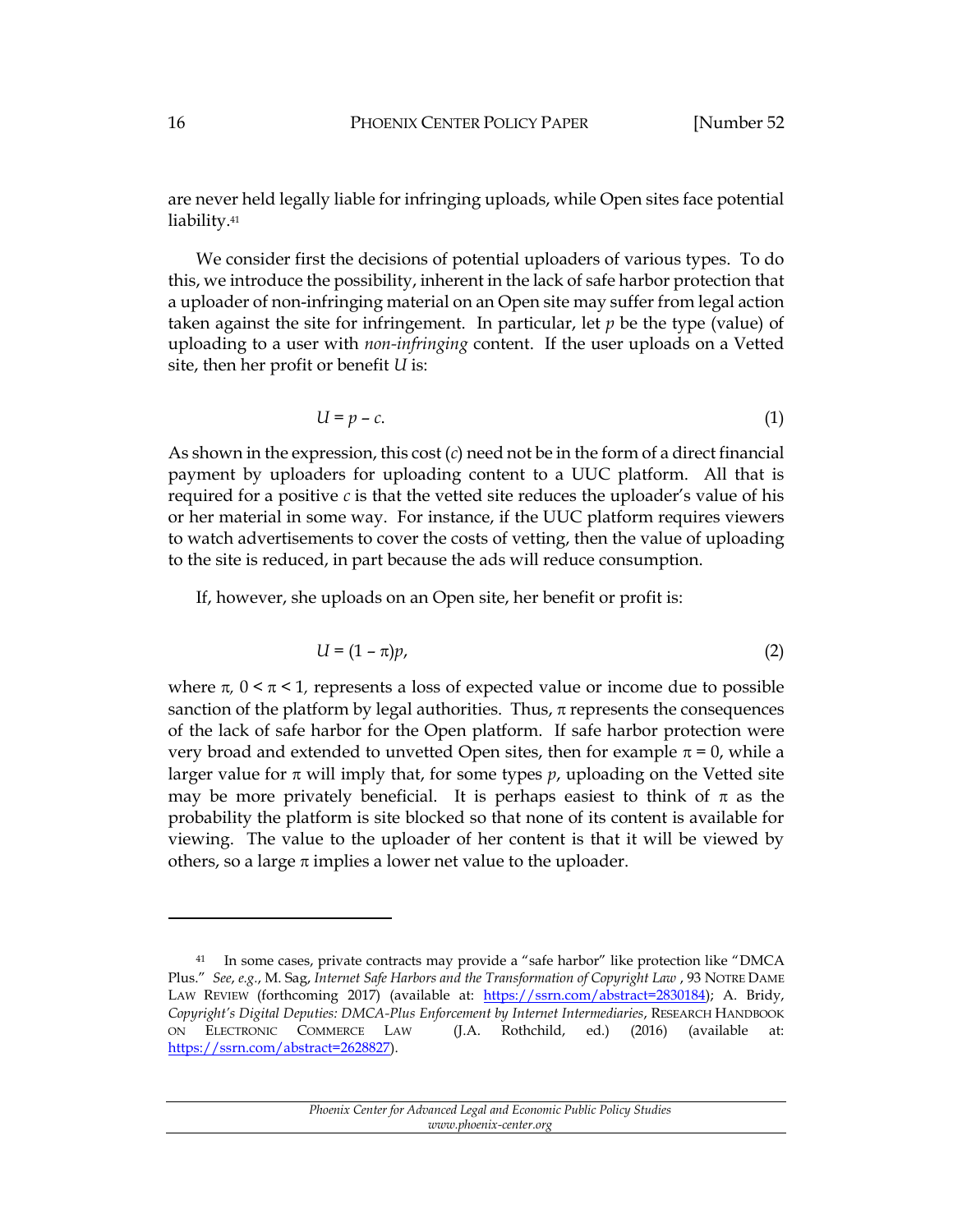#### 1. *Uploading Non-Infringing Works*

<span id="page-17-0"></span>Uploaders with infringing content are for simplicity assumed literally unable to upload on a Vetted site. Thus, their only decisions will concern whether to upload on the Open site, or not at all. We will begin by assuming all material, infringing or not, will be uploaded, and move to consideration of the extensive margin later in the analysis (that is, we assume for now a fixed quantify of content). Setting the extensive margin aside, the only issue at this stage concerns the behavior of an uploader with non-infringing property. Following Assumption (D), we find that a non-infringing uploader of type *p* will upload on an Open site in preference to a Vetted site if and only if:

$$
p - c < (1 - \pi)p < = > p < c/\pi,\tag{3}
$$

which simply states that the uploader will choose the platform type offering the largest net benefit. In the presence of both sorts of sites, the fraction  $\min\{c/\pi, 1\}$  of legitimate uploaders will upload on the Open site, while the fraction max $\{1 - (c/\pi), 0\}$  will upload on the Vetted site. Given our assumption that the cost of uploading on an Open site is zero, and that the lowest value of uploading an infringing work is likewise zero, all agents with infringing works would choose to upload on the Open site (and cannot upload to the Vetted site).

There are several things to note about this formulation. First, while all infringing uploaders use Open sites by assumption, some owners of *non-infringing material* may upload on Open sites (see Expression 3). But, this occurs when the value of that non-infringing material is sufficiently small  $(p < c/\pi)$ . Thus, if both site types exist in equilibrium, then the Open sites will exhibit a combination of low-valued non-infringing material (dancing babies, silly cats, political rants, etc.) while the Vetted sites will host all higher-value legitimate material.

Second, the level of safe harbor enforcement, proxied by  $\pi$ , determines whether Vetted sites could exist at all. Since it is costly to police infringing uploads, and some of these costs inevitably rebound on the uploaders, Open sites enjoy a cost advantage vis-à-vis Vetted sites. As pointed out earlier, viewers of online uploads presumably neither know, nor care, whether particular uploads are infringing or not, so viewers cannot be expected to police infringement. Even for uploaders with legitimate content, compliance with costly vetting procedures is unattractive unless some sufficiently robust offsetting benefit is available. Safe harbor rules, which can in principle disrupt the operations of sites hosting infringing content, *may* provide such an incentive, but only if the penalty for infringement is sufficiently large.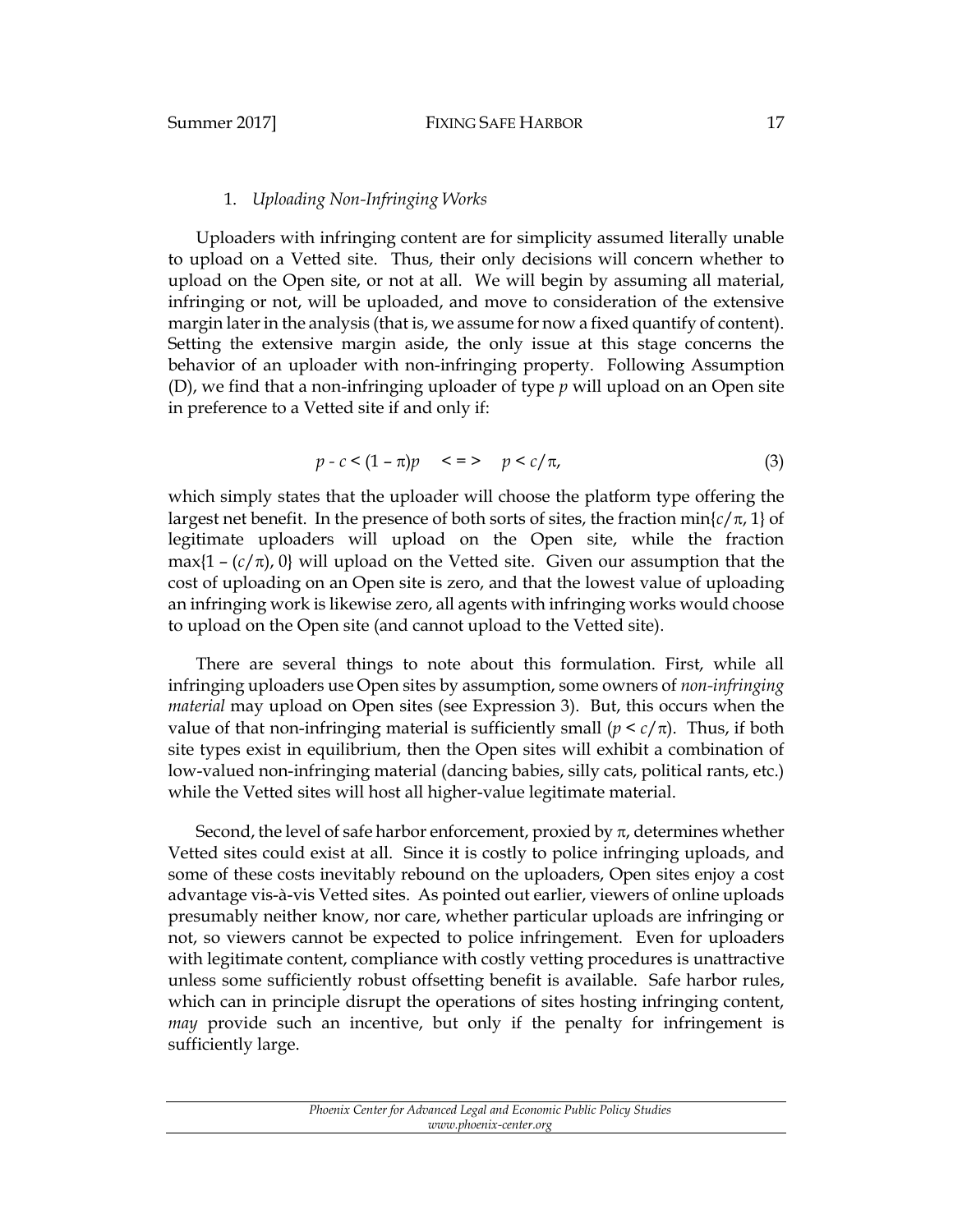Finally, disruption of Open website operations can impact non-infringing uploaders with material on those sites. However, the amount of such material at risk in this way *does not depend* on the level of enforcement parameter  $\pi$ . This is because the quantity of such non-infringing material is given by  $(c/\pi)$ , so the expected quantity blocked is thus  $\pi^*(c/\pi) = c$ , which depends only on the cost differential attributable to vetting uploaded material. Uploading non-infringing works to Open sites is merely the avoidance by uploaders of paying for the cost of vetting systems.

#### 2. *Uploading Infringing Works*

<span id="page-18-0"></span>We turn next to the degree of infringing material on Open sites, measured as a percentage of all material on such sites. The percentage of infringing material on Open sites, labeled *F*, is

$$
F = 1/(1 + (c/\pi)) = \pi/(\pi + c).
$$
 (4)

This formula illustrates that *F* and the level of infringing site disruption  $(\pi)$  are positively related. That is, the more active the enforcement mechanism, the more *non-infringing* content is uploaded to Vetted sites, thereby increasing the share of infringing material on Open sites. Further, when the uploading cost differential between the Vetted and Open sites, *c,* is "small," then even relatively modest values for  $\pi$  will lead to almost complete segregation of material, with noninfringing material being uploaded almost exclusively on Vetted sites, and Open sites hosting almost solely infringing files. Here, it is easy to see that a more aggressive enforcement regime creates better targets for site blocking and other enforcement actions, since, if enforcement is strong enough, Open sites contain mostly infringing content thereby avoiding the "wide net" problem.

#### <span id="page-18-1"></span>B. *Endogenizing Enforcement*

We have, to this point, largely ignored the role and behavior of the Vetted and Open websites. This lack of attention is in keeping with our Assumption C, above. If, as we assume, these markets are competitive, then such sites will offer infinitely elastic uploading opportunities at marginal cost prices, and engage in no strategic behavior.

In our analysis, the consequences of a safe harbor policy are reflected in the presence of a differential legal risk for those who lack this legal indemnity. While both sorts of sites may face similar baseline legal challenges, the introduction of credible safe harbor rules is modeled as simultaneously (i) creating an additional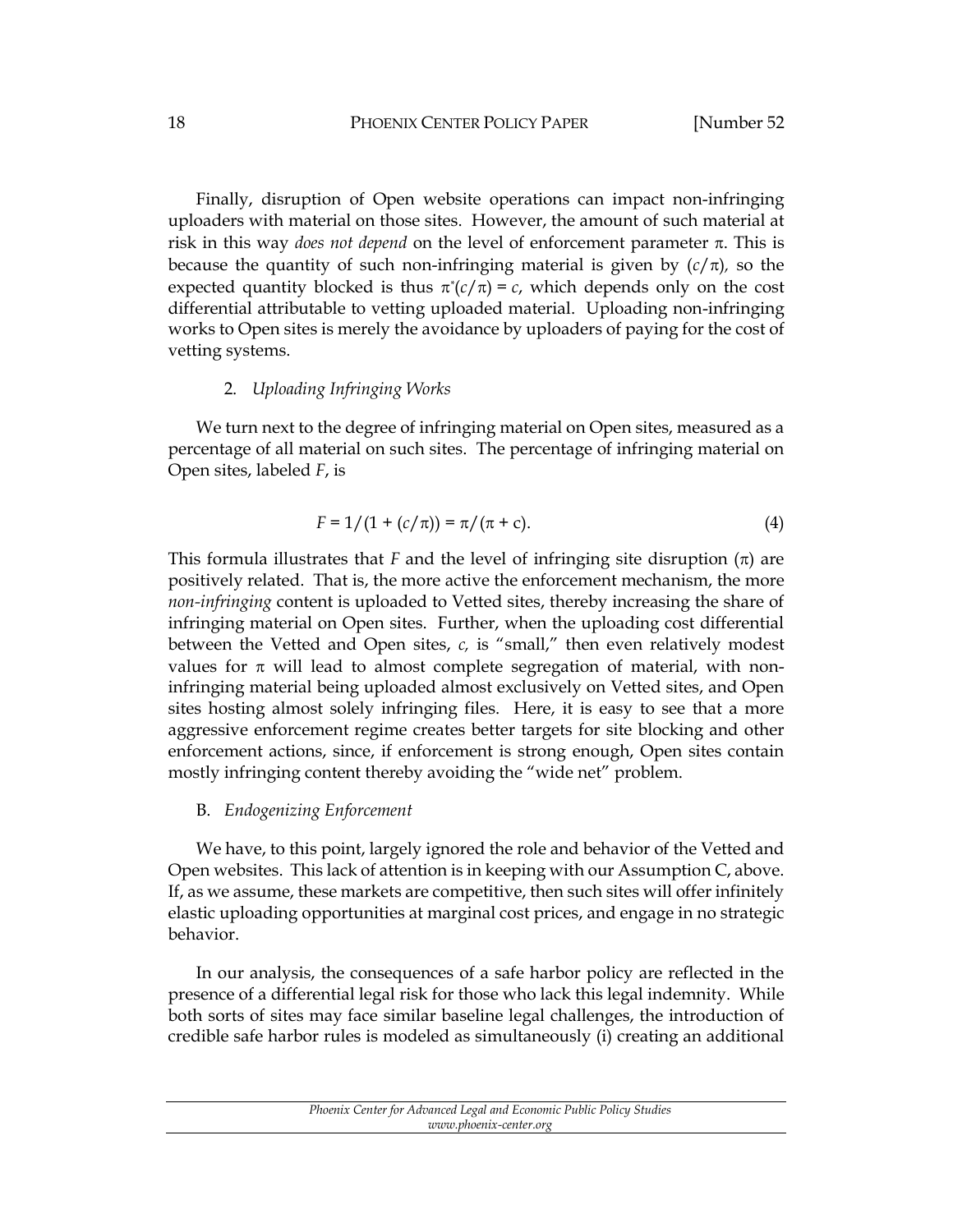uploading cost for Vetted sites, and (ii) introducing a risk of legal action against a site lacking protection, and this risk rebounds to some degree on uploaders using that site, possibly including some uploaders of legal content.

It is not likely that the level of legal risk, represented here by  $\pi$ , is completely determined by the law. Rather, the law gives private actors the means and incentives to pursue remedies through complaints and litigation, and it is probable that the level of such activities reflect the level of infringements. In this simple telling, though, infringement only occurs on Open sites, and the level of this infringement is measured by *F*. Thus, as a first attempt to "endogenize" enforcement action (and, hence,  $\pi$ ), we suppose that the probability an Open site with infringing content is disrupted is given by the relationship  $\pi = \alpha F$  for some given positive constant  $\alpha$ . We can now analyze the equilibrium level of enforcement under the safe harbor mechanism.



Figure 1 above illustrates a plausible generic equilibrium. This figure is drawn under the assumption that the threat for infringers is sufficiently strong ( $\alpha$  > 2 $c$ , ensuring the lines labeled  $\pi$  and *F* intersect). The share of infringing material *F* is measured on the vertical axis, and the enforcement level  $\pi$  on the horizontal axis. In this case, there exists an equilibrium level of enforcement  $\pi^*$  which is consistent with the equilibrium level of infringement on Open sites. *F* equals 0.5 up until  $\pi$  =  $c$ , since we have assumed half of all content is infringing and all uploaders are pooled on the Open site. When  $\pi$  >  $c$ , then non-infringing content migrates to the Vetted sites, increasing the share of infringing content on Open sites, as illustrated by the change in the shape of  $F = 1/(1 + c/\pi)$  at *c* on the horizontal axis.

In the figure, the equilibrium is  $\pi^*$ , where the  $\pi$  and *F* lines intersect. Inspection of the diagram and underlying equations reveals that this equilibrium is "stable" in the usual sense. The reduced form expression for equilibrium enforcement is:

*Phoenix Center for Advanced Legal and Economic Public Policy Studies www.phoenix-center.org*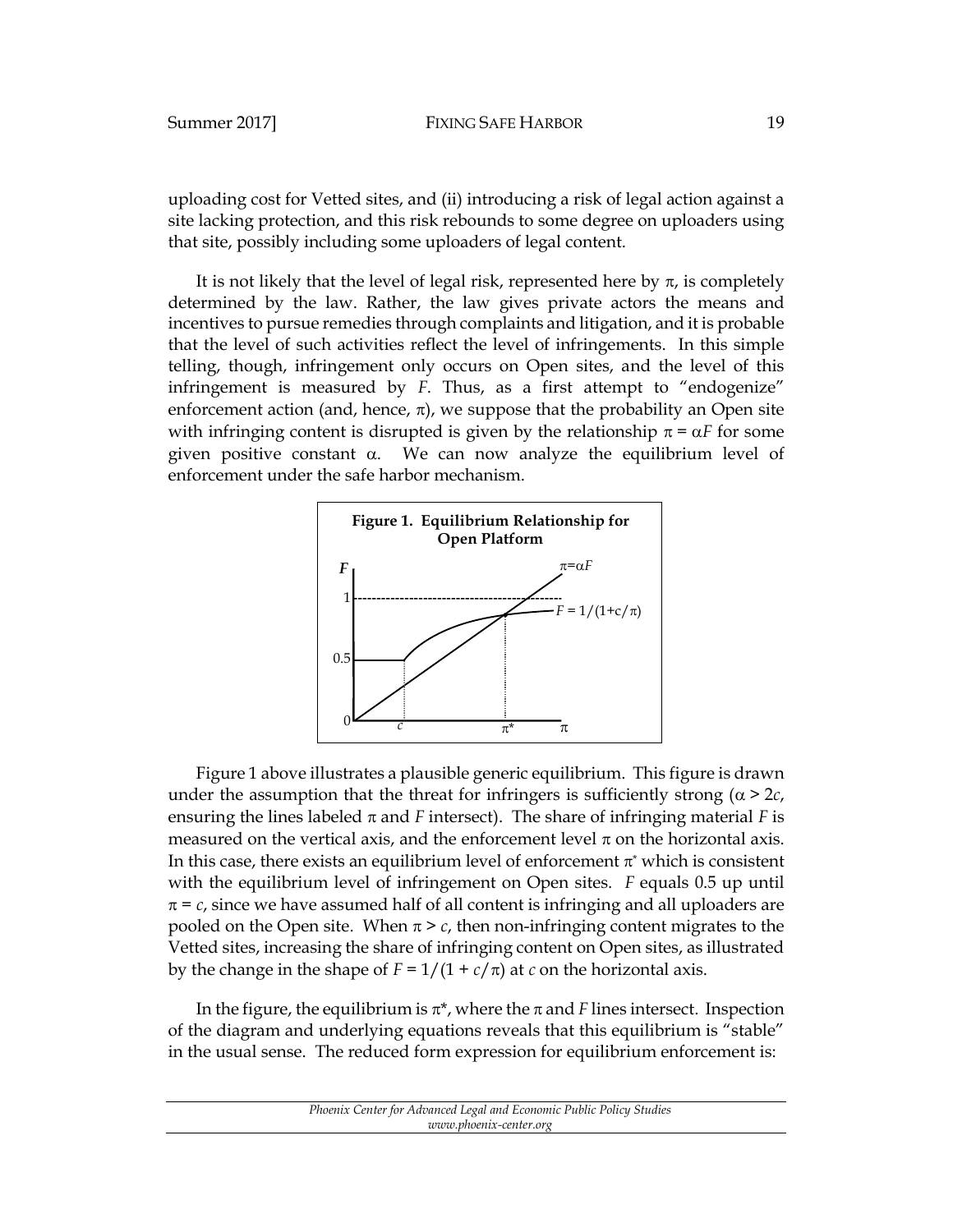$$
\pi^* = \alpha - c. \tag{4}
$$

The expression states that the strength of property enforcement  $(\pi)$  is greater when the legal system makes it easy to enforce intellectual property rights ( $\alpha$  is larger), and when the uploading cost differential between the Vetted and Open platforms (*c*) is smaller.

While our model is not a dynamic one, the expression has a practical temporal meaning. In the early days of the Internet, vetting content was more costly than it is today. With the development of content identification technology, which is increasingly widespread and available from third parties, the relative costs between uploading on Vetted and Open sites is much lower and should continue to shrink. Consequently, the optimal sanction should be larger today than in the past, suggesting safe harbor is not temporally fixed but should adjust to changing market conditions.

#### <span id="page-20-0"></span>C. *Summary*

Safe harbor rules, if they mean anything, create a differential legal risk to websites hosting illegal content. Obtaining safe harbor protection, though, is costly, as it implies the implementation of some type of content identification system, with the attendant costs of registration, screening, and so on. When the UUC platform industry is competitive then, in the baseline sense, Vetted sites (which qualify for safe harbor) need to offer some countervailing benefit for uploaders of non-infringing files to overcome the additional compliance costs. This differential is the fundamental function of safe harbor provisions, and it works to the extent that it is able to create sufficient alternative incentives. Weak rules will probably result in the same outcomes as no rules since, with competition, any cost disadvantage is a significant handicap. If the Internet is to evolve in a way that permits platforms to develop while also protecting intellectual property, as the "grand bargain" implies, then stronger sanctions for platforms that host and distribute infringing materials is required.<sup>42</sup>

### <span id="page-20-1"></span>D. *Extensions and Qualifications*

 $\ddot{\phantom{a}}$ 

There are several significant factors affecting online infringement that are not encompassed in the earlier analysis. In this section, we will discuss several of the

 $42$  The analysis here presumes the goal is to balance infringement and the growth of UUC platforms. We do not provide a general equilibrium analysis of the economic welfare consequences of such policies, which may involve numerous tradeoffs.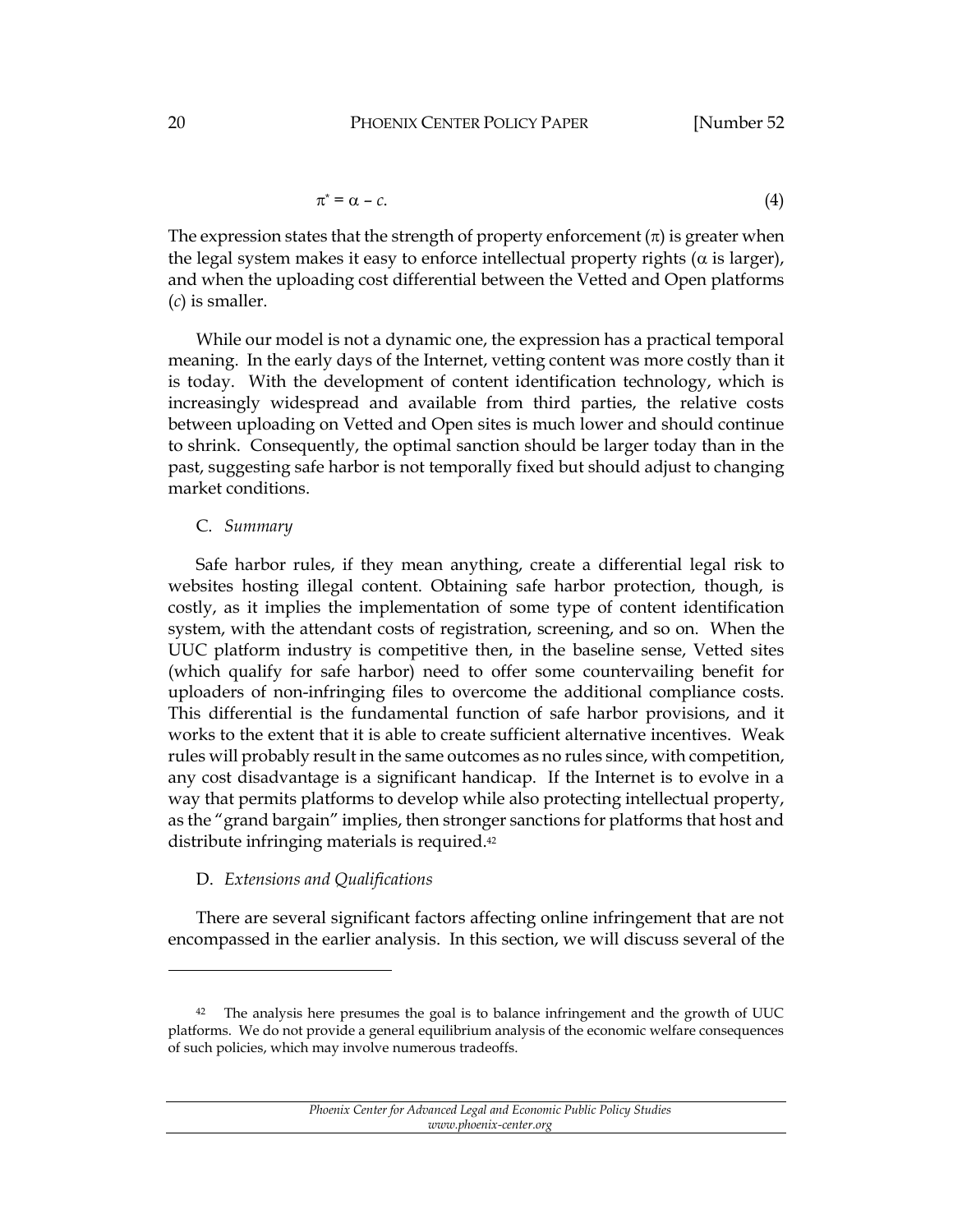most important of these factors. As we will see, the basic logic of our results remains, though sometimes with qualifications.

First, the analysis assumes infinitely inelastic supplies of both infringing and legitimate uploads. This simplification frees us from having to consider effects on the extensive margin, in which changes in policy or cost parameters lead to different numbers of uploads in equilibrium. This may strike the reader as quite odd, since keeping infringing material off the Internet is presumably a basic purpose of public policy towards copyright and safe harbor rules. Interestingly, this complication is less nuanced than might appear. To see this, suppose that the uploading cost for an Open platform is  $c_1$  and that for a Vetted platform is  $c_2$ , where  $c_2 > c_1 > 0$ . This complication will provide for elastic supplies of both infringing and non-infringing uploads. In this case, owners of legitimate files will choose the Vetted site when their value is high enough, so that  $\pi p > (c_2 - c_1)$ ; that is, the profit put "at risk" by uploading on the Open site exceeds the extra cost required to upload on the Vetted platform. Some "intermediate value" non-infringing material will be put on the Open platform, and the lowest valued material will not be uploaded at all. Again, by assumption, infringing matter can only be uploaded on the Open platform, and very low valued files will not be uploaded (the value to the uploader is too small to cover any cost).

The comparative statics of the sorting described above is fairly straightforward. An increase in  $\pi$ , which we take to represent a strengthening of liability on UUC platforms for infringement, will increase uploading to Vetted platforms, decrease uploading of *non-infringing* material at Open platforms, and suppress uploading of low valued legitimate material. Simultaneously, uploading of infringing matter, which occurs only on Open platforms, will decline. Thus, while Vetted platforms will receive more uploading, Open platforms, which will diminish in overall content, might exhibit either an increase or decrease in the proportion of infringing material, the outcome depending on the underlying distributions of values.

Our model also avoids incorporating a very visible aspect of infringement: when a movie or song is available on a UUC platform "for free," it is much more difficult to get customers to pay for it through a legitimate channel (e.g., Netflix or Spotify), reducing the income of rights holders. Indeed, in many respects, this phenomenon is fundamental for the case for the protection of intellectual property. If the creators of works cannot realize income from their property, then they will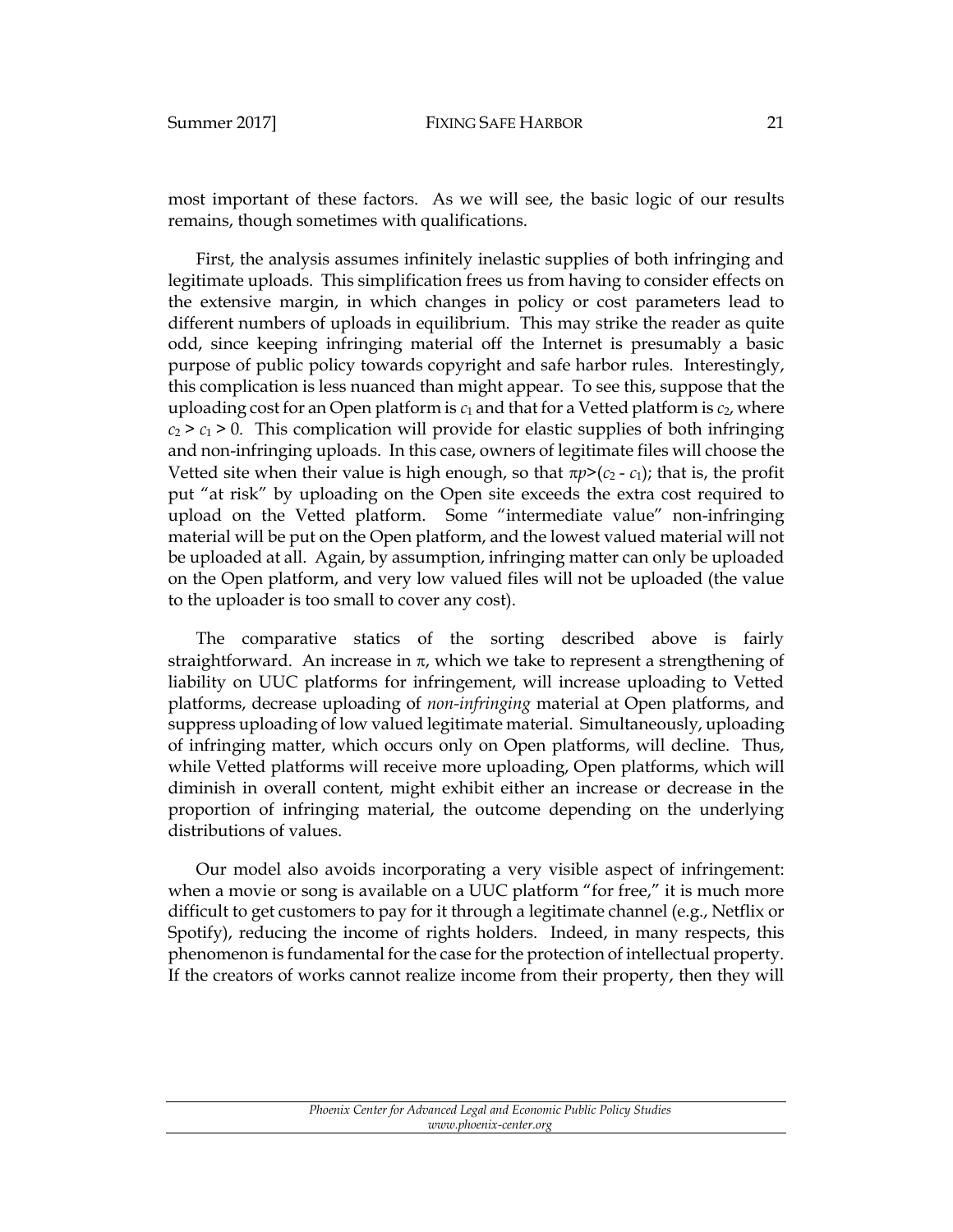cease making it, impoverishing society.<sup>43</sup> Limiting the amount of stolen material on the Internet is a crucial part of this process, and safe harbor rules affect the ability of rightsholders to protect their investments.

From the standpoint of our analysis, one can imagine that the amount of infringing material on the Internet negatively affects the potential value obtained from uploading non-infringing material, thus shifting the value distribution to the left. Ignoring the equilibrium determination of  $\pi$  in this case, which could be quite complicated, the first-order effect of a reduction in the value of legal property is to reduce uploading on Vetted platforms with an ambiguous effect on non-infringing uploads on Open platforms. This latter occurs because, while some property formerly uploaded on a Vetted platform would be moved to an Open platform if its value fell, so also can some low value material uploaded on Open platforms be dropped entirely: the particular outcome depends on the underlying distributions and how the reduction in value is specified. If, following our original assumptions, all property is uploaded in equilibrium, then we would observe fewer Vetted platforms, more Open platforms, and a lower proportion of infringing material on the Open platforms as the remaining low-value noninfringing material is uploaded to Open sites.

The lesson from this is fairly clear: When the presence of infringing works on the Internet reduces the incomes of legitimate works, this can be expected to change the platform industry market structure, with increased presence of noninfringing material on the Open platforms, and, therefore, greater risk that some of this material could be affected by legal proceedings against UUC platforms.

Finally, implementing an identification system may be cost prohibitive for some UUC platforms, thereby altering the market structure and prices.<sup>44</sup> With uniform application, the price effects are likely to be attenuated by competition among similarly situated platforms. Of course, any impact of higher prices or content effects must be weighed against the social losses from the theft of property,

<sup>43</sup> T.R. Beard, G.S. Ford, L.J. Spiwak and M. Stern, *Social Well-Being and IP Theft: A Dynamic Economic Analysis,* PHOENIX CENTER POLICY BULLETIN NO. 32 (March 2012) (available at: [http://www.phoenix-center.org/PolicyBulletin/PCPB32Final.pdf\)](http://www.phoenix-center.org/PolicyBulletin/PCPB32Final.pdf).

<sup>44</sup> *C.f.,* J.M. Urban, J. Karaganis, B.L. Schofield, *Notice and Takedown in Everyday Practice,* UC BERKELEY PUBLIC LAW RESEARCH PAPER NO. 2755628 (March 22, 2017) (available at: [https://ssrn.com/abstract=2755628\)](https://ssrn.com/abstract=2755628).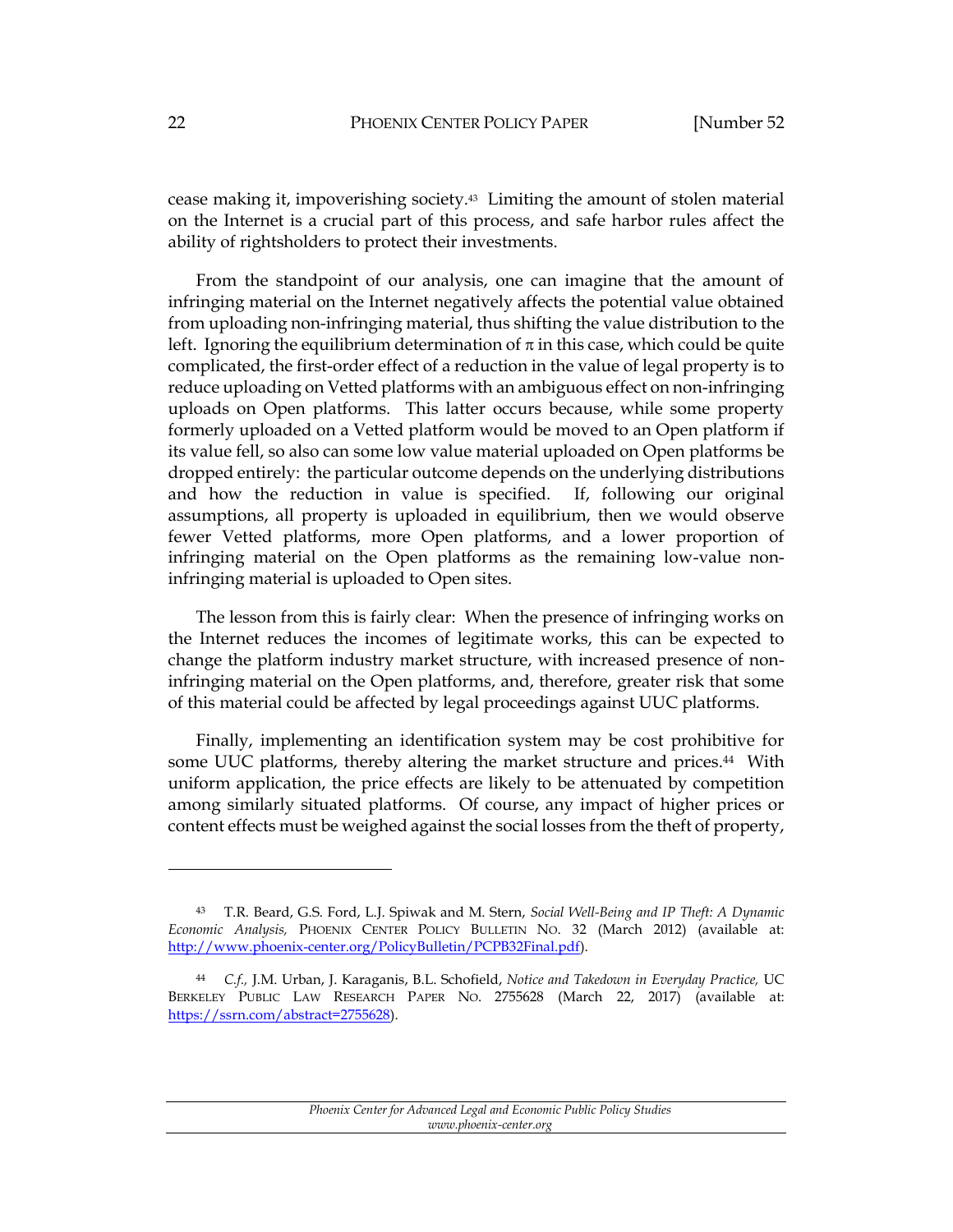$\ddot{\phantom{a}}$ 

including the direct and indirect effects of infringing activity.45 Such tradeoffs are common. In many respects, the online intermediaries' arguments against content identification are the same as, say, the coal industry's arguments against environmental policies that raise coal prices and reduce industry employment.<sup>46</sup> Solutions to undesirable behaviors may be costly, but the solutions often create benefits well in excess of the costs.

#### <span id="page-23-0"></span>E. *Legislative Solutions*

Specific legislative solutions are beyond the scope of our analysis. We believe, however, that the analysis, while a simplification of the issue, points to the target areas where the safe harbor regime could be improved. First, the vetting of upload material prior to its availability for consumption on the UUC platform should be encouraged. To encourage the use of vetting systems, Congress could borrow from the requirement placed on the UUC platforms for repeat infringer policies. That is, the protection of the safe harbors could be limited to UUC platforms with formal vetting policies and systems. These systems are available and can be effective, so there is little excuse for a failure to implement a vetting system on UUC platforms commonly used for infringing acts (as may be determined by the receipt of takedown notices).

Second, the statutory language could provide greater specificity surrounding the financial benefits of hosting, indexing, or distributing infringing material. Content identification systems have arisen, in part, from the desire of UUC platforms to monetize the viewing of material they host as viewership (and thus advertising potential) is higher for professionally-generated and protected content.47 Evidence of direct financial benefit from the consumption of infringing

<sup>45</sup> T.R. Beard, G.S. Ford, M. Stern, and L. Stern, *Theft and Welfare in General Equilibrium: A Theoretical Note*, 2 THEORETICAL ECONOMIC LETTERS 470-473 (2012) (available at: [http://www.phoenix-center.org/papers/TheftandWelfareEconLetters.pdf\).](http://www.phoenix-center.org/papers/TheftandWelfareEconLetters.pdf)) 

<sup>46</sup> N.D. Loris, *The Assault on Coal and American Consumers*, THE HERITAGE FOUNDATION BACKGROUNDER NO. 2709 (July 23, 2012) (available at: [http://thf\\_media.s3.amazonaws.com/2012/pdf/bg2709.pdf\)](http://thf_media.s3.amazonaws.com/2012/pdf/bg2709.pdf).

<sup>47</sup> *See, e*.*g*., M. Mulligan, STATE OF THE YOUTUBE MUSIC ECONOMY, MIDiA (June 2016) (available at: [https://www.midiaresearch.com/blog/the-state-of-the-youtube-music-economy\)](https://www.midiaresearch.com/blog/the-state-of-the-youtube-music-economy) (81% of YouTube viewers watch music videos, at p. 13); T. Ingham, *YouTube Earnt \$9bn in Revenue Last Year, Towering Over Spotify*, MUSIC BUSINESS WORLDWIDE (January 5, 2016) (58% of YouTube viewing is music videos) (available at[: http://www.musicbusinessworldwide.com/youtube-will-earn-9bn-in-](http://www.musicbusinessworldwide.com/youtube-will-earn-9bn-in-revenue-this-year-towering-over-spotify)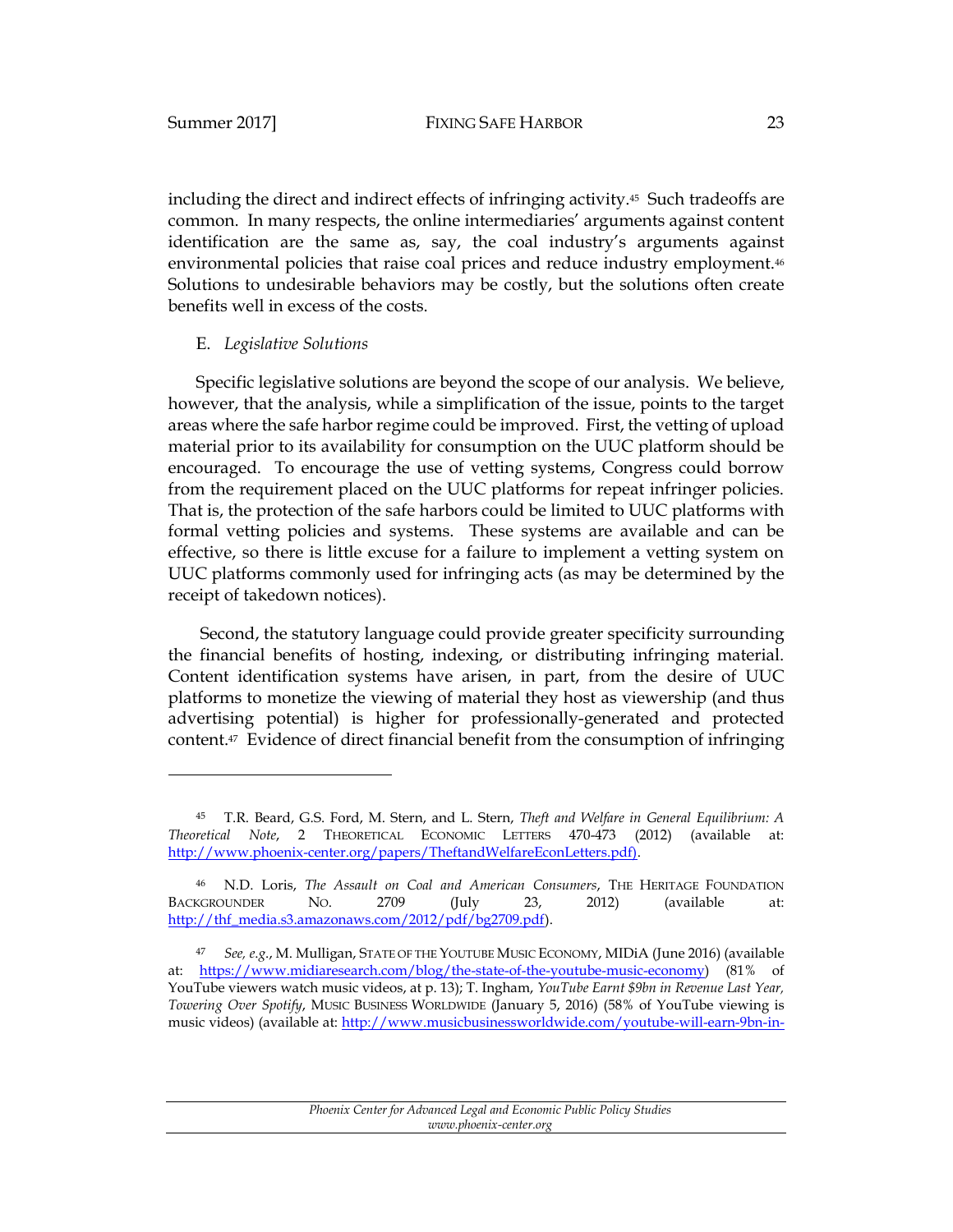works on a UUC platform weakens the safe harbor defense, thereby driving the larger UUC platforms to implement vetting technologies to create a desirable user experience but retain limited liability. It seems, therefore, that the "financial" considerations of Section 512 are binding in some respects, but the continued epidemic of digital piracy suggests the statute should be strengthened in this regard.

These modifications to the safe harbor policies are not original to this PAPER, but already under consideration in the European Union. Though some details remained to be finalized, Article 13 of the *Digital Single Market Directive Proposal* recommends, for instance, that

Information society service providers that store and provide to the public access to large amounts of works or other subject-matter uploaded by their users shall, in cooperation with rightholders, take measures to ensure the functioning of agreements concluded with rightholders for the use of their works or other subject-matter or to prevent the availability on their services of works or other subject-matter identified by rightholders through the cooperation with the service providers. Those measures, such as the use of effective content recognition technologies, shall be appropriate and proportionate. The service providers shall provide rightholders with adequate information on the functioning and the deployment of the measures, as well as, when relevant, adequate reporting on the recognition and use of the works and other subject-matter<sup>48</sup>

In effect, the *Directive Proposal* aims to adjust the liability regime for online intermediaries so that they take some responsibility for the attenuation of infringement and to share revenues with rights holders. While not a requirement, the *Directive Proposal* points to the use of content identification systems as a

[revenue-this-year-towering-over-spotify\)](http://www.musicbusinessworldwide.com/youtube-will-earn-9bn-in-revenue-this-year-towering-over-spotify); T. Spangler, *YouTube Standardizes Ad-Revenue Split for All Partners, But Offers Upside Potential*, VARIETY (November 1, 2013) ("the majority of YouTube's usergenerated content does not have advertising, so YouTube must recoup its costs from content that it can monetize") (available at: [http://variety.com/2013/digital/news/youtube-standardizes-ad](http://variety.com/2013/digital/news/youtube-standardizes-ad-revenue-split-for-all-partners-but-offers-upside-potential-1200786223/)[revenue-split-for-all-partners-but-offers-upside-potential-1200786223\)](http://variety.com/2013/digital/news/youtube-standardizes-ad-revenue-split-for-all-partners-but-offers-upside-potential-1200786223/); B. Johnson, *Does YouTube*  Actually Make Any Money?, THE GUARDIAN (April 6, 2009) (available [https://www.theguardian.com/technology/blog/2009/apr/07/youtube-video-losses\)](https://www.theguardian.com/technology/blog/2009/apr/07/youtube-video-losses).

<sup>48</sup> *Directive Proposal*, *supra* n. 31.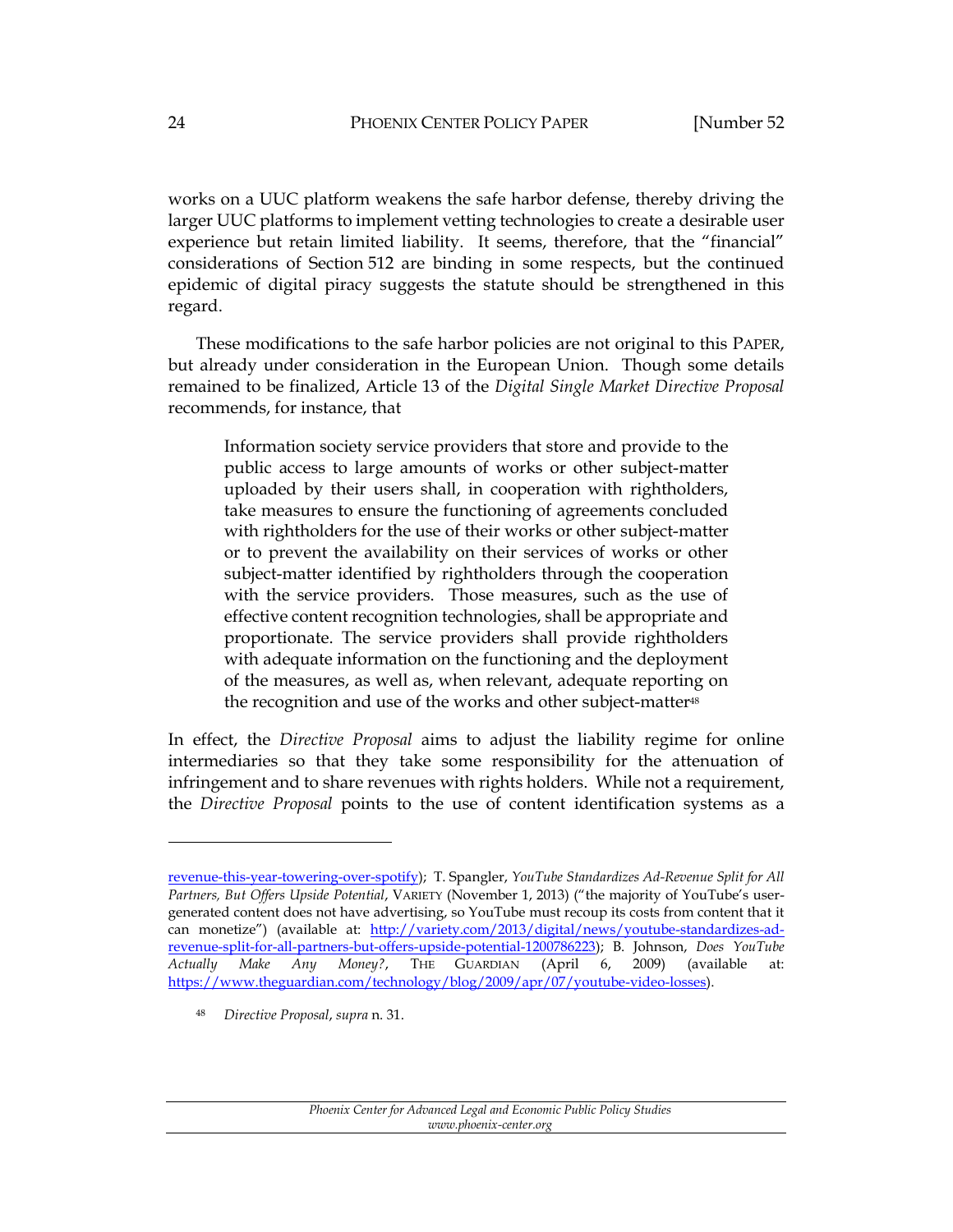responsible approach to detecting and addressing infringement, especially for intermediaries that provide "access to large amounts of works."

Article 14 of the *Directive Proposal* limits the application of the safe harbor to passive intermediaries. With some exceptions, online intermediaries that

… store and provide access to the public to copyright protected works or other subject-matter uploaded by their users, thereby going beyond the mere provision of physical facilities and performing an act of communication to the public, they are obliged to conclude licensing agreements with rightholders.<sup>49</sup>

An "active" role includes, but is apparently not limited to, "optimising the presentation of the uploaded works or subject-matter or promoting them, irrespective of the nature of the means used therefor."50 While it is difficult to predict the efficacy of these changes since they are not final or tested in court, these proposed changes to the safe harbor policy have sound economic footing and should encourage more responsible behavior by online intermediaries with respect to copyright infringement.

## <span id="page-25-0"></span>**IV. Conclusion**

The meteoric rise of the Internet has changed the way we communicate, conduct commerce, entertain ourselves and more. Public policy has nurtured the Internet in its infancy, but an avalanche of unsavory, dangerous and illegal online behavior has raised serious questions about how to treat a modern and mature Internet. A significant influence on the types of content appearing on the Internet are the safe harbor provisions of Section 230 of the CDA and Section 512 of the DMCA. Certainly, online intermediaries wish to preserve their near blanket immunity from legal liability for any content posted to their services, but the current safe harbor rules appear to have resulted in an imbalance favoring online intermediaries and snubbing rightsholders and, with regard to the CDA, human decency.

In this PAPER, we offer an economic model of safe harbors in an effort to help guide the reform of safe harbors. We find that the limits on liability afforded by safe harbor protection affects the evolution of platforms reliant on content posted

<sup>50</sup> *Id*.

<sup>49</sup> *Id*. at 38.